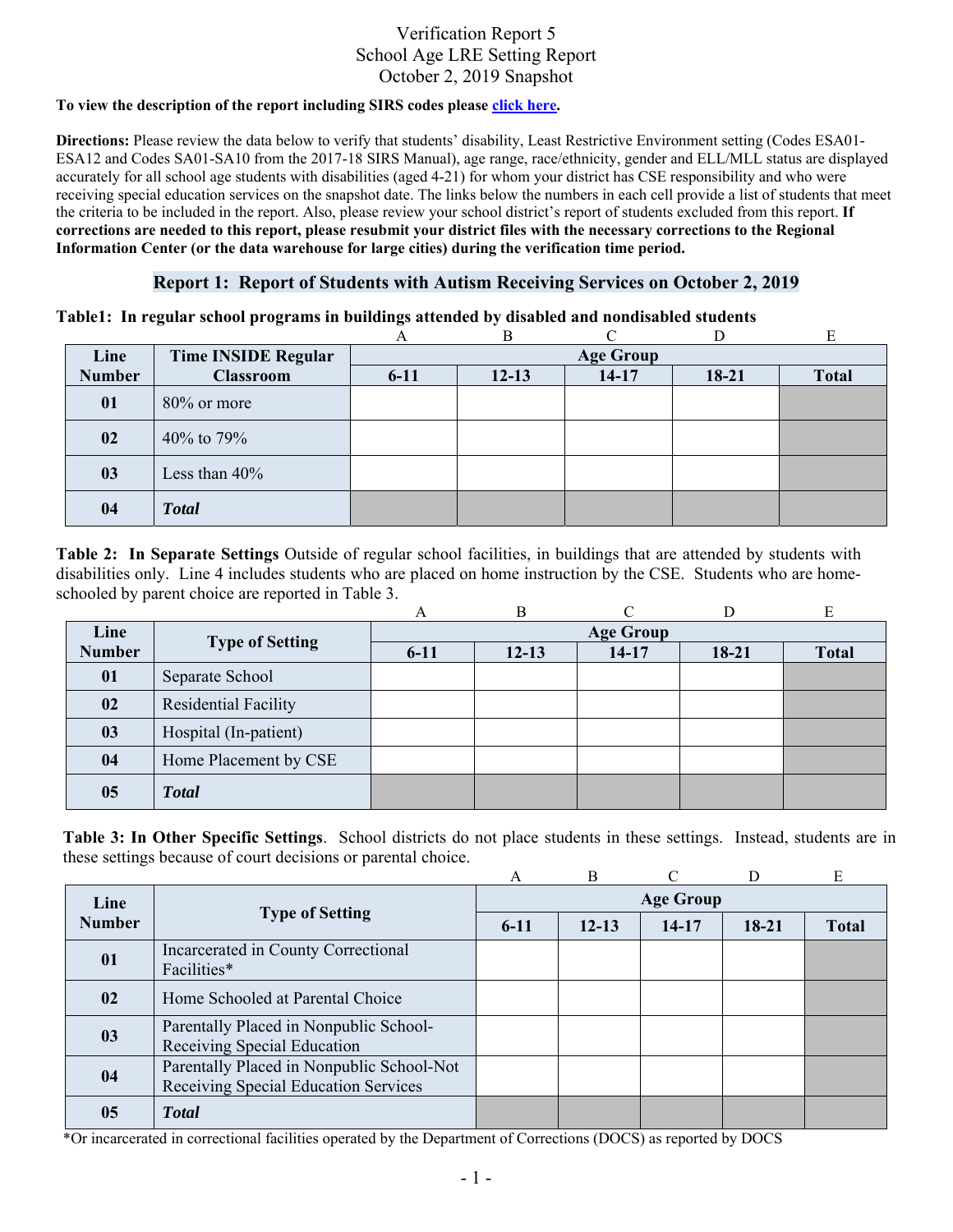## **Report 2: Report of Students with Emotional Disturbance Receiving Services on October 2, 2019**

|               |                            |          | В                |         |         |              |  |  |  |
|---------------|----------------------------|----------|------------------|---------|---------|--------------|--|--|--|
| Line          | <b>Time INSIDE Regular</b> |          | <b>Age Group</b> |         |         |              |  |  |  |
| <b>Number</b> | <b>Classroom</b>           | $6 - 11$ | $12 - 13$        | $14-17$ | $18-21$ | <b>Total</b> |  |  |  |
| 01            | $80\%$ or more             |          |                  |         |         |              |  |  |  |
| 02            | 40% to 79%                 |          |                  |         |         |              |  |  |  |
| 03            | Less than $40\%$           |          |                  |         |         |              |  |  |  |
| 04            | <b>Total</b>               |          |                  |         |         |              |  |  |  |

**Table1: In regular school programs in buildings attended by disabled and nondisabled students** 

**Table 2: In Separate Settings** Outside of regular school facilities, in buildings that are attended by students with disabilities only. Line 4 includes students who are placed on home instruction by the CSE. Students who are homeschooled by parent choice are reported in Table 3.

|               |                             | A                | B         |         |         | E            |  |  |
|---------------|-----------------------------|------------------|-----------|---------|---------|--------------|--|--|
| Line          | <b>Type of Setting</b>      | <b>Age Group</b> |           |         |         |              |  |  |
| <b>Number</b> |                             | $6 - 11$         | $12 - 13$ | $14-17$ | $18-21$ | <b>Total</b> |  |  |
| 01            | Separate School             |                  |           |         |         |              |  |  |
| 02            | <b>Residential Facility</b> |                  |           |         |         |              |  |  |
| 03            | Hospital (In-patient)       |                  |           |         |         |              |  |  |
| 04            | Home Placement by CSE       |                  |           |         |         |              |  |  |
| 05            | <b>Total</b>                |                  |           |         |         |              |  |  |

**Table 3: In Other Specific Settings**. School districts do not place students in these settings. Instead, students are in these settings because of court decisions or parental choice.

|               |                                                                                   | A                | <sub>B</sub> |           | D         | E            |  |  |
|---------------|-----------------------------------------------------------------------------------|------------------|--------------|-----------|-----------|--------------|--|--|
| Line          |                                                                                   | <b>Age Group</b> |              |           |           |              |  |  |
| <b>Number</b> | <b>Type of Setting</b>                                                            | $6-11$           | $12 - 13$    | $14 - 17$ | $18 - 21$ | <b>Total</b> |  |  |
| 01            | Incarcerated in County Correctional<br>Facilities*                                |                  |              |           |           |              |  |  |
| 02            | Home Schooled at Parental Choice                                                  |                  |              |           |           |              |  |  |
| 03            | Parentally Placed in Nonpublic School-<br>Receiving Special Education             |                  |              |           |           |              |  |  |
| 04            | Parentally Placed in Nonpublic School-Not<br>Receiving Special Education Services |                  |              |           |           |              |  |  |
| 05            | <b>T</b> otal                                                                     |                  |              |           |           |              |  |  |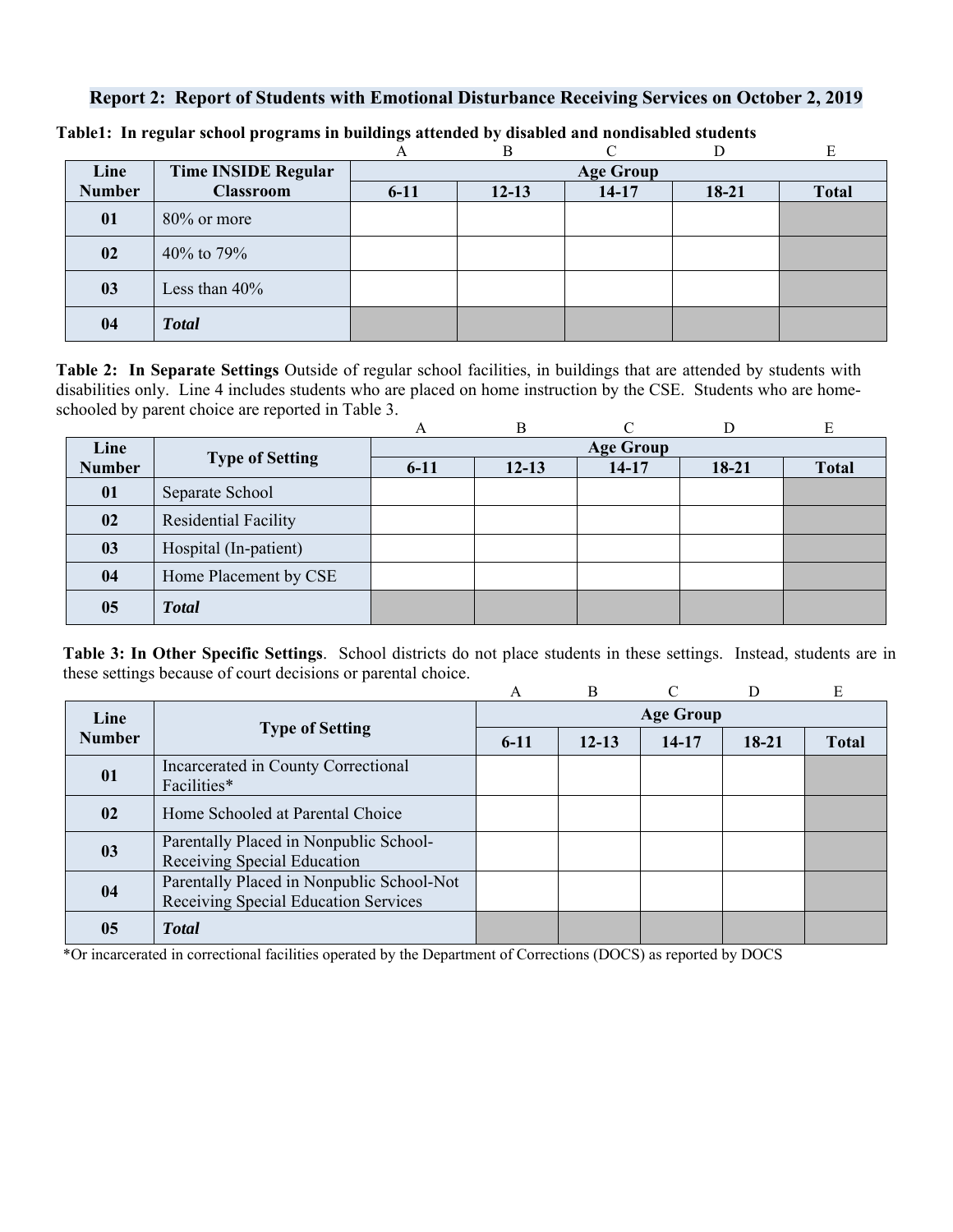### **Report 3: Report of Students with Learning Disabilities Receiving Services on October 2, 2019**

|               |                            |          | в                |           |       |              |  |  |  |
|---------------|----------------------------|----------|------------------|-----------|-------|--------------|--|--|--|
| Line          | <b>Time INSIDE Regular</b> |          | <b>Age Group</b> |           |       |              |  |  |  |
| <b>Number</b> | <b>Classroom</b>           | $6 - 11$ | $12 - 13$        | $14 - 17$ | 18-21 | <b>Total</b> |  |  |  |
| 01            | $80\%$ or more             |          |                  |           |       |              |  |  |  |
| 02            | 40% to 79%                 |          |                  |           |       |              |  |  |  |
| 03            | Less than $40\%$           |          |                  |           |       |              |  |  |  |
| 04            | <b>Total</b>               |          |                  |           |       |              |  |  |  |

**Table1: In regular school programs in buildings attended by disabled and nondisabled students** 

**Table 2: In Separate Settings** Outside of regular school facilities, in buildings that are attended by students with disabilities only. Line 4 includes students who are placed on home instruction by the CSE. Students who are homeschooled by parent choice are reported in Table 3.

|               |                        | А                | B         |           |           | E            |  |  |
|---------------|------------------------|------------------|-----------|-----------|-----------|--------------|--|--|
| Line          |                        | <b>Age Group</b> |           |           |           |              |  |  |
| <b>Number</b> | <b>Type of Setting</b> | $6 - 11$         | $12 - 13$ | $14 - 17$ | $18 - 21$ | <b>Total</b> |  |  |
| 01            | Separate School        |                  |           |           |           |              |  |  |
| 02            | Residential Facility   |                  |           |           |           |              |  |  |
| 03            | Hospital (In-patient)  |                  |           |           |           |              |  |  |
| 04            | Home Placement by CSE  |                  |           |           |           |              |  |  |
| 05            | <b>Total</b>           |                  |           |           |           |              |  |  |

**Table 3: In Other Specific Settings**. School districts do not place students in these settings. Instead, students are in these settings because of court decisions or parental choice.

|               |                                           | A                | B         | $\curvearrowright$ |         | E            |  |  |
|---------------|-------------------------------------------|------------------|-----------|--------------------|---------|--------------|--|--|
| Line          | <b>Type of Setting</b>                    | <b>Age Group</b> |           |                    |         |              |  |  |
| <b>Number</b> |                                           | $6-11$           | $12 - 13$ | $14 - 17$          | $18-21$ | <b>Total</b> |  |  |
| 01            | Incarcerated in County Correctional       |                  |           |                    |         |              |  |  |
|               | Facilities*                               |                  |           |                    |         |              |  |  |
| 02            | Home Schooled at Parental Choice          |                  |           |                    |         |              |  |  |
| 03            | Parentally Placed in Nonpublic School-    |                  |           |                    |         |              |  |  |
|               | Receiving Special Education               |                  |           |                    |         |              |  |  |
| 04            | Parentally Placed in Nonpublic School-Not |                  |           |                    |         |              |  |  |
|               | Receiving Special Education Services      |                  |           |                    |         |              |  |  |
| 05            | <b>Total</b>                              |                  |           |                    |         |              |  |  |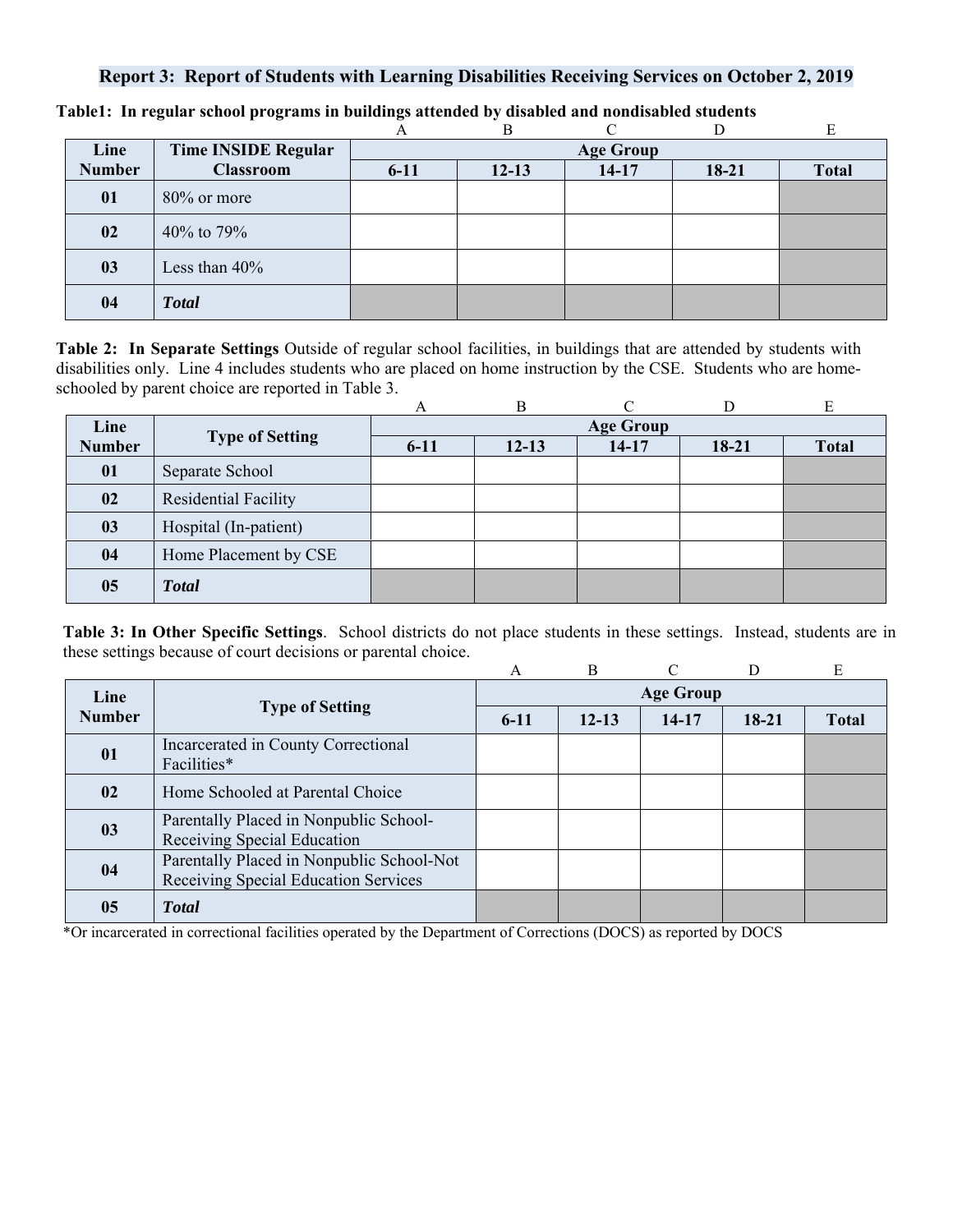## **Report 4: Report of Students with Intellectual Disability Receiving Services on October 2, 2019**

|               |                            | A        | B                |         |         | E            |  |  |
|---------------|----------------------------|----------|------------------|---------|---------|--------------|--|--|
| Line          | <b>Time INSIDE Regular</b> |          | <b>Age Group</b> |         |         |              |  |  |
| <b>Number</b> | <b>Classroom</b>           | $6 - 11$ | $12 - 13$        | $14-17$ | $18-21$ | <b>Total</b> |  |  |
| 01            | $80\%$ or more             |          |                  |         |         |              |  |  |
| 02            | 40% to 79%                 |          |                  |         |         |              |  |  |
| 03            | Less than $40\%$           |          |                  |         |         |              |  |  |
| 04            | <b>Total</b>               |          |                  |         |         |              |  |  |

**Table1: In regular school programs in buildings attended by disabled and nondisabled students** 

**Table 2: In Separate Settings** Outside of regular school facilities, in buildings that are attended by students with disabilities only. Line 4 includes students who are placed on home instruction by the CSE. Students who are homeschooled by parent choice are reported in Table 3.

|               |                        | А                | B         |         |           | E            |  |  |
|---------------|------------------------|------------------|-----------|---------|-----------|--------------|--|--|
| Line          |                        | <b>Age Group</b> |           |         |           |              |  |  |
| <b>Number</b> | <b>Type of Setting</b> | $6 - 11$         | $12 - 13$ | $14-17$ | $18 - 21$ | <b>Total</b> |  |  |
| 01            | Separate School        |                  |           |         |           |              |  |  |
| 02            | Residential Facility   |                  |           |         |           |              |  |  |
| 03            | Hospital (In-patient)  |                  |           |         |           |              |  |  |
| 04            | Home Placement by CSE  |                  |           |         |           |              |  |  |
| 05            | <b>Total</b>           |                  |           |         |           |              |  |  |

**Table 3: In Other Specific Settings**. School districts do not place students in these settings. Instead, students are in these settings because of court decisions or parental choice.

|               |                                                                                   | A                | B         |       |         | E            |  |  |
|---------------|-----------------------------------------------------------------------------------|------------------|-----------|-------|---------|--------------|--|--|
| Line          | <b>Type of Setting</b>                                                            | <b>Age Group</b> |           |       |         |              |  |  |
| <b>Number</b> |                                                                                   | $6-11$           | $12 - 13$ | 14-17 | $18-21$ | <b>Total</b> |  |  |
| 01            | Incarcerated in County Correctional<br>Facilities*                                |                  |           |       |         |              |  |  |
| 02            | Home Schooled at Parental Choice                                                  |                  |           |       |         |              |  |  |
| 03            | Parentally Placed in Nonpublic School-<br>Receiving Special Education             |                  |           |       |         |              |  |  |
| 04            | Parentally Placed in Nonpublic School-Not<br>Receiving Special Education Services |                  |           |       |         |              |  |  |
| 05            | <b>T</b> otal                                                                     |                  |           |       |         |              |  |  |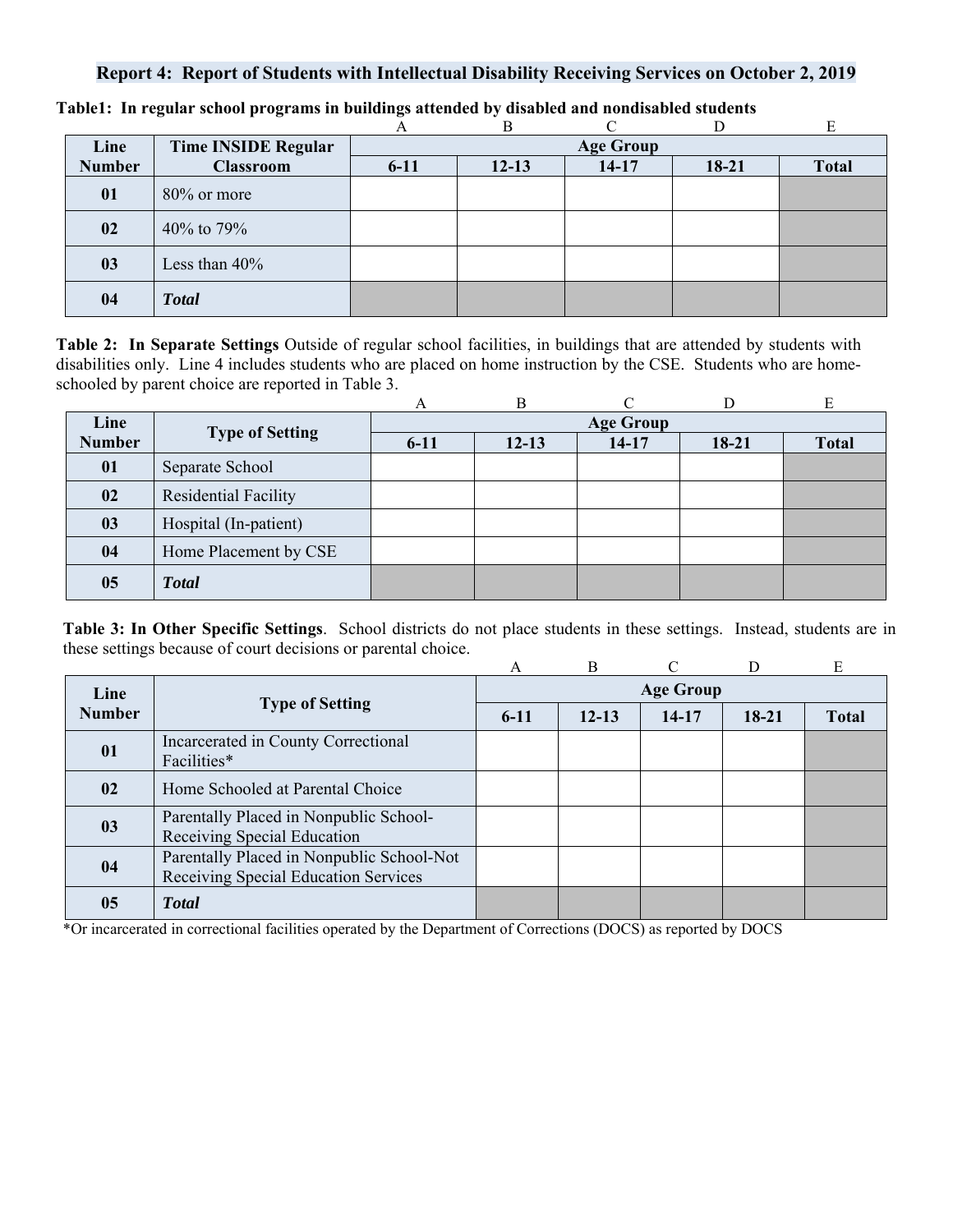### **Report 5: Report of Students with Deafness Receiving Services on October 2, 2019**

|               |                            | А                | B         |         |         |              |  |  |  |
|---------------|----------------------------|------------------|-----------|---------|---------|--------------|--|--|--|
| Line          | <b>Time INSIDE Regular</b> | <b>Age Group</b> |           |         |         |              |  |  |  |
| <b>Number</b> | <b>Classroom</b>           | $6 - 11$         | $12 - 13$ | $14-17$ | $18-21$ | <b>Total</b> |  |  |  |
| 01            | $80\%$ or more             |                  |           |         |         |              |  |  |  |
| 02            | 40% to 79%                 |                  |           |         |         |              |  |  |  |
| 03            | Less than $40\%$           |                  |           |         |         |              |  |  |  |
| 04            | <b>Total</b>               |                  |           |         |         |              |  |  |  |

#### **Table1: In regular school programs in buildings attended by disabled and nondisabled students**

**Table 2: In Separate Settings** Outside of regular school facilities, in buildings that are attended by students with disabilities only. Line 4 includes students who are placed on home instruction by the CSE. Students who are homeschooled by parent choice are reported in Table 3.

|               |                        | А                | В         | ⌒         |         | E            |  |  |  |
|---------------|------------------------|------------------|-----------|-----------|---------|--------------|--|--|--|
| Line          |                        | <b>Age Group</b> |           |           |         |              |  |  |  |
| <b>Number</b> | <b>Type of Setting</b> | $6 - 11$         | $12 - 13$ | $14 - 17$ | $18-21$ | <b>Total</b> |  |  |  |
| 01            | Separate School        |                  |           |           |         |              |  |  |  |
| 02            | Residential Facility   |                  |           |           |         |              |  |  |  |
| 03            | Hospital (In-patient)  |                  |           |           |         |              |  |  |  |
| 04            | Home Placement by CSE  |                  |           |           |         |              |  |  |  |
| 05            | <b>Total</b>           |                  |           |           |         |              |  |  |  |

**Table 3: In Other Specific Settings**. School districts do not place students in these settings. Instead, students are in these settings because of court decisions or parental choice.

|               |                                                                                   | A                | B         |           | D       | E            |  |  |
|---------------|-----------------------------------------------------------------------------------|------------------|-----------|-----------|---------|--------------|--|--|
| Line          | <b>Type of Setting</b>                                                            | <b>Age Group</b> |           |           |         |              |  |  |
| <b>Number</b> |                                                                                   | $6-11$           | $12 - 13$ | $14 - 17$ | $18-21$ | <b>Total</b> |  |  |
| 01            | Incarcerated in County Correctional<br>Facilities*                                |                  |           |           |         |              |  |  |
| 02            | Home Schooled at Parental Choice                                                  |                  |           |           |         |              |  |  |
| 03            | Parentally Placed in Nonpublic School-<br>Receiving Special Education             |                  |           |           |         |              |  |  |
| 04            | Parentally Placed in Nonpublic School-Not<br>Receiving Special Education Services |                  |           |           |         |              |  |  |
| 05            | <b>T</b> otal                                                                     |                  |           |           |         |              |  |  |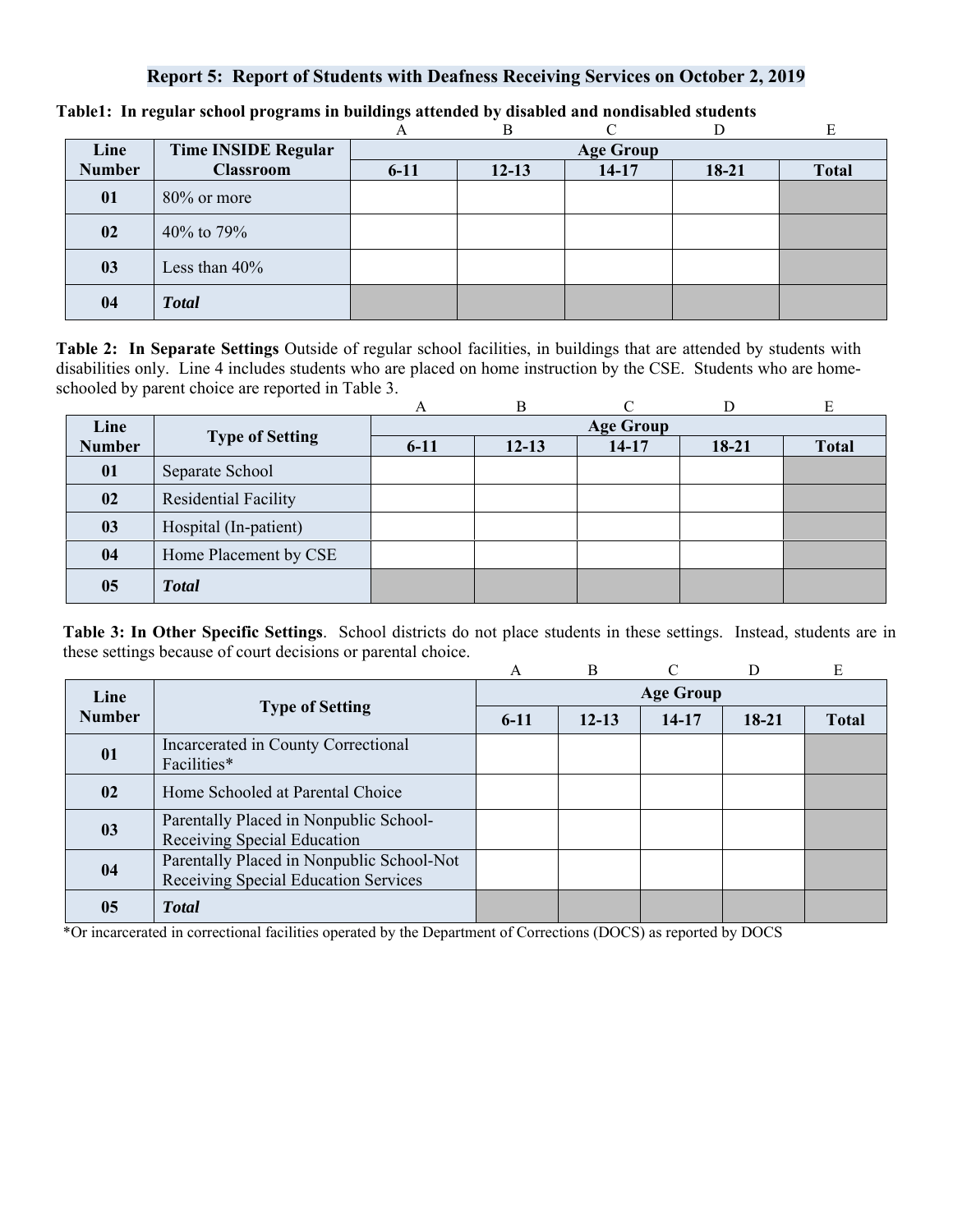# **Report 6: Report of Students with Hearing Impairments Receiving Services on October 2, 2019**

|               |                            |                  | B         |         |         |              |  |  |
|---------------|----------------------------|------------------|-----------|---------|---------|--------------|--|--|
| Line          | <b>Time INSIDE Regular</b> | <b>Age Group</b> |           |         |         |              |  |  |
| <b>Number</b> | <b>Classroom</b>           | $6 - 11$         | $12 - 13$ | $14-17$ | $18-21$ | <b>Total</b> |  |  |
| 01            | $80\%$ or more             |                  |           |         |         |              |  |  |
| 02            | 40% to 79%                 |                  |           |         |         |              |  |  |
| 03            | Less than $40\%$           |                  |           |         |         |              |  |  |
| 04            | <b>Total</b>               |                  |           |         |         |              |  |  |

**Table1: In regular school programs in buildings attended by disabled and nondisabled students** 

**Table 2: In Separate Settings** Outside of regular school facilities, in buildings that are attended by students with disabilities only. Line 4 includes students who are placed on home instruction by the CSE. Students who are homeschooled by parent choice are reported in Table 3.

|               |                        | А                | B         |           |           | E            |  |  |
|---------------|------------------------|------------------|-----------|-----------|-----------|--------------|--|--|
| Line          |                        | <b>Age Group</b> |           |           |           |              |  |  |
| <b>Number</b> | <b>Type of Setting</b> | $6 - 11$         | $12 - 13$ | $14 - 17$ | $18 - 21$ | <b>Total</b> |  |  |
| 01            | Separate School        |                  |           |           |           |              |  |  |
| 02            | Residential Facility   |                  |           |           |           |              |  |  |
| 03            | Hospital (In-patient)  |                  |           |           |           |              |  |  |
| 04            | Home Placement by CSE  |                  |           |           |           |              |  |  |
| 05            | <b>Total</b>           |                  |           |           |           |              |  |  |

**Table 3: In Other Specific Settings**. School districts do not place students in these settings. Instead, students are in these settings because of court decisions or parental choice.

|               |                                                                                   | A                | <sub>B</sub> | $\mathcal{C}$ | D       | E            |  |  |
|---------------|-----------------------------------------------------------------------------------|------------------|--------------|---------------|---------|--------------|--|--|
| Line          | <b>Type of Setting</b>                                                            | <b>Age Group</b> |              |               |         |              |  |  |
| <b>Number</b> |                                                                                   | $6 - 11$         | $12 - 13$    | 14-17         | $18-21$ | <b>Total</b> |  |  |
| 01            | Incarcerated in County Correctional<br>Facilities*                                |                  |              |               |         |              |  |  |
| 02            | Home Schooled at Parental Choice                                                  |                  |              |               |         |              |  |  |
| 03            | Parentally Placed in Nonpublic School-<br>Receiving Special Education             |                  |              |               |         |              |  |  |
| 04            | Parentally Placed in Nonpublic School-Not<br>Receiving Special Education Services |                  |              |               |         |              |  |  |
| 05            | <b>T</b> otal                                                                     |                  |              |               |         |              |  |  |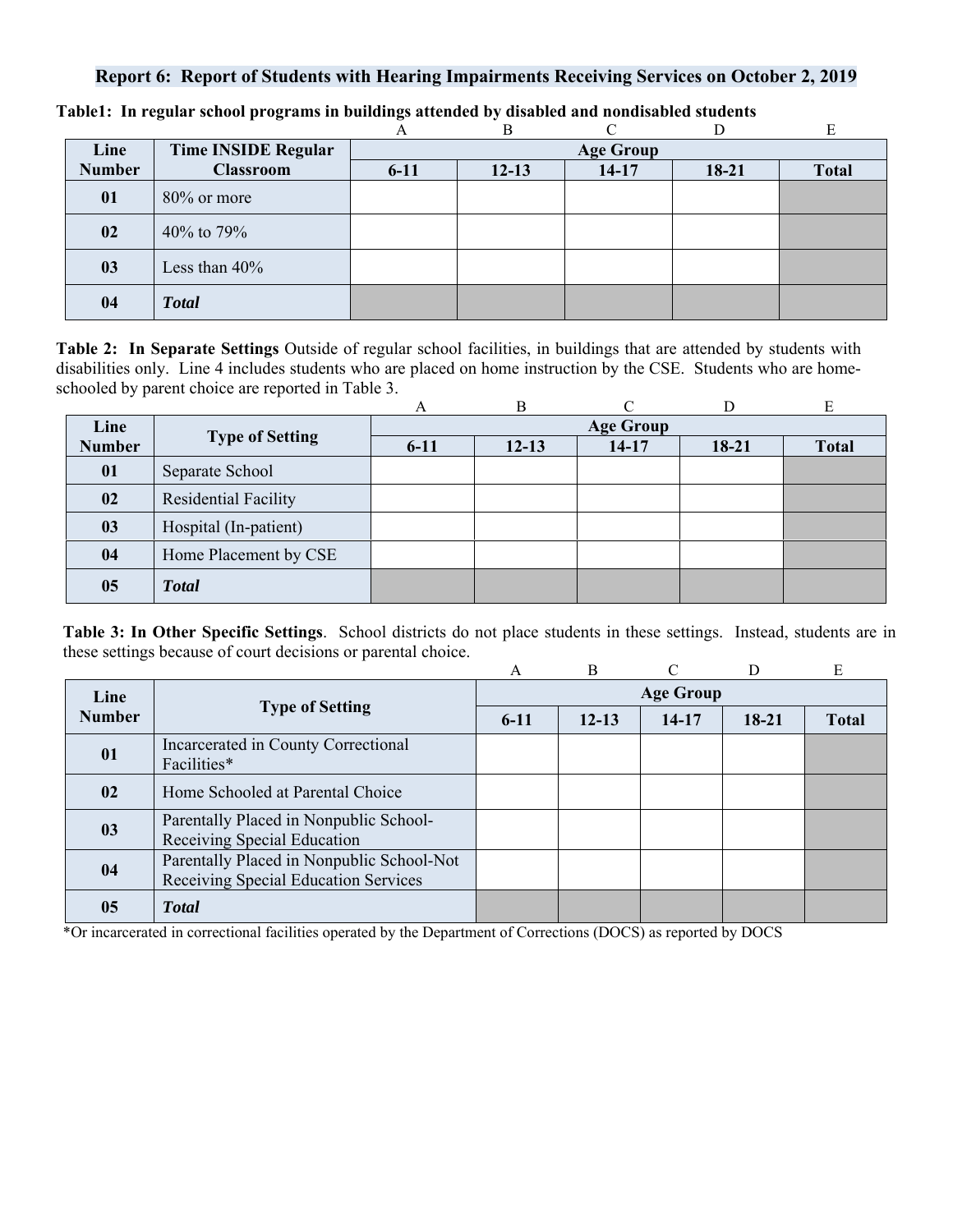# **Report 7: Report of Students with Speech or Language Receiving Services on October 2, 2019**

|               |                            | А                | В         |           |         |              |  |  |
|---------------|----------------------------|------------------|-----------|-----------|---------|--------------|--|--|
| Line          | <b>Time INSIDE Regular</b> | <b>Age Group</b> |           |           |         |              |  |  |
| <b>Number</b> | <b>Classroom</b>           | $6 - 11$         | $12 - 13$ | $14 - 17$ | $18-21$ | <b>Total</b> |  |  |
| 01            | $80\%$ or more             |                  |           |           |         |              |  |  |
| 02            | 40% to 79%                 |                  |           |           |         |              |  |  |
| 03            | Less than $40\%$           |                  |           |           |         |              |  |  |
| 04            | <b>Total</b>               |                  |           |           |         |              |  |  |

**Table1: In regular school programs in buildings attended by disabled and nondisabled students** 

**Table 2: In Separate Settings** Outside of regular school facilities, in buildings that are attended by students with disabilities only. Line 4 includes students who are placed on home instruction by the CSE. Students who are homeschooled by parent choice are reported in Table 3.

|               |                        | А                | B         |         |           | E            |  |  |  |
|---------------|------------------------|------------------|-----------|---------|-----------|--------------|--|--|--|
| Line          |                        | <b>Age Group</b> |           |         |           |              |  |  |  |
| <b>Number</b> | <b>Type of Setting</b> | $6 - 11$         | $12 - 13$ | $14-17$ | $18 - 21$ | <b>Total</b> |  |  |  |
| 01            | Separate School        |                  |           |         |           |              |  |  |  |
| 02            | Residential Facility   |                  |           |         |           |              |  |  |  |
| 03            | Hospital (In-patient)  |                  |           |         |           |              |  |  |  |
| 04            | Home Placement by CSE  |                  |           |         |           |              |  |  |  |
| 05            | <b>Total</b>           |                  |           |         |           |              |  |  |  |

**Table 3: In Other Specific Settings**. School districts do not place students in these settings. Instead, students are in these settings because of court decisions or parental choice.

|               |                                                                                   | A                | B         | $\mathcal{C}$ | D     | Ε            |  |  |
|---------------|-----------------------------------------------------------------------------------|------------------|-----------|---------------|-------|--------------|--|--|
| Line          | <b>Type of Setting</b>                                                            | <b>Age Group</b> |           |               |       |              |  |  |
| <b>Number</b> |                                                                                   | $6-11$           | $12 - 13$ | $14-17$       | 18-21 | <b>Total</b> |  |  |
| 01            | Incarcerated in County Correctional<br>Facilities*                                |                  |           |               |       |              |  |  |
| 02            | Home Schooled at Parental Choice                                                  |                  |           |               |       |              |  |  |
| 03            | Parentally Placed in Nonpublic School-<br>Receiving Special Education             |                  |           |               |       |              |  |  |
| 04            | Parentally Placed in Nonpublic School-Not<br>Receiving Special Education Services |                  |           |               |       |              |  |  |
| 05            | <b>T</b> otal                                                                     |                  |           |               |       |              |  |  |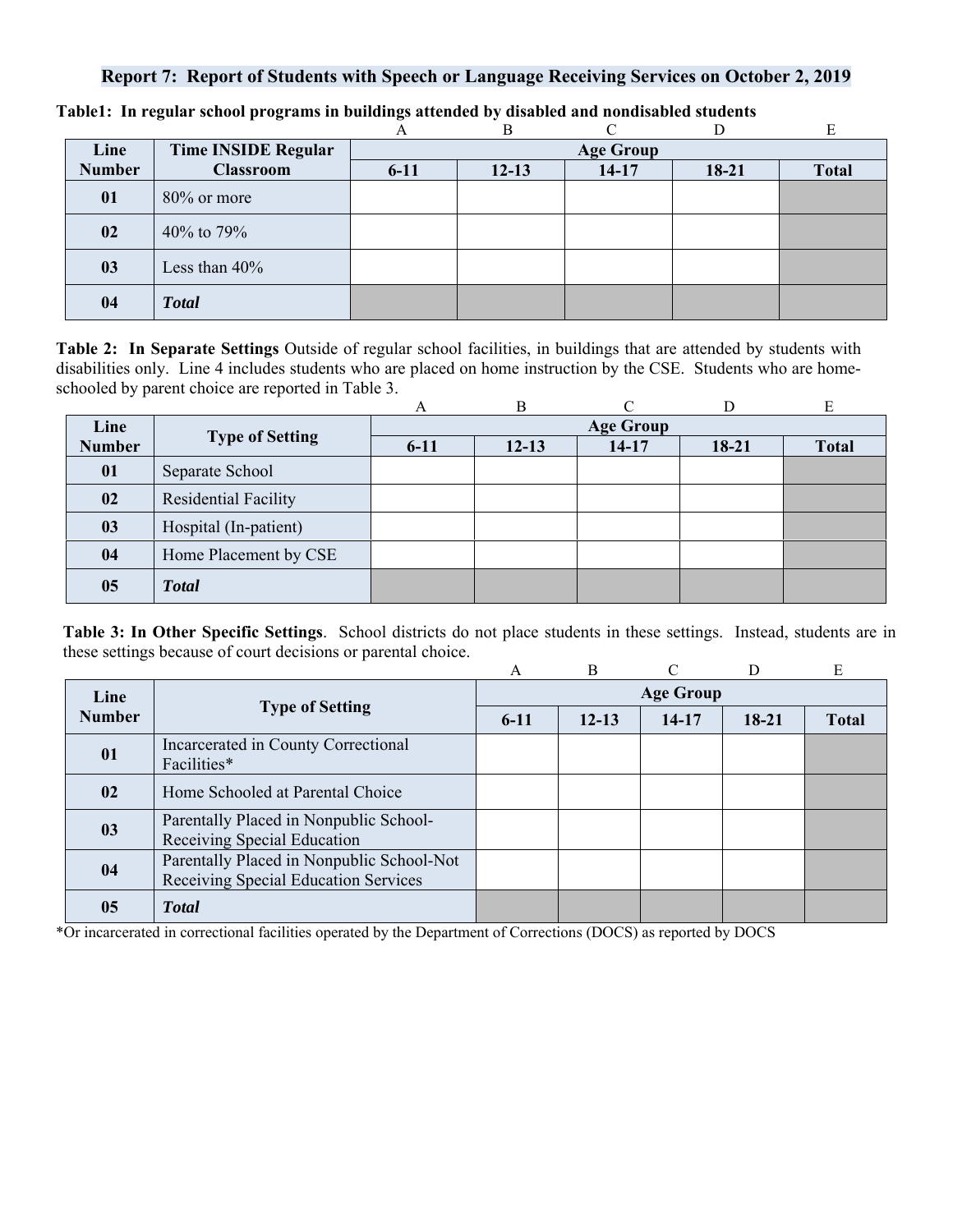## **Report 8: Report of Students with Visual Impairments (including Blindness) Receiving Services on October 2, 2019**

|               |                            |                  | R         |           |         | E            |  |  |
|---------------|----------------------------|------------------|-----------|-----------|---------|--------------|--|--|
| Line          | <b>Time INSIDE Regular</b> | <b>Age Group</b> |           |           |         |              |  |  |
| <b>Number</b> | <b>Classroom</b>           | $6 - 11$         | $12 - 13$ | $14 - 17$ | $18-21$ | <b>Total</b> |  |  |
| 01            | 80% or more                |                  |           |           |         |              |  |  |
| 02            | 40\% to 79\%               |                  |           |           |         |              |  |  |
| 03            | Less than $40\%$           |                  |           |           |         |              |  |  |
| 04            | <b>Total</b>               |                  |           |           |         |              |  |  |

**Table1: In regular school programs in buildings attended by disabled and nondisabled students** 

**Table 2: In Separate Settings** Outside of regular school facilities, in buildings that are attended by students with disabilities only. Line 4 includes students who are placed on home instruction by the CSE. Students who are homeschooled by parent choice are reported in Table 3.

|               |                        | А        | B         | ⌒                |           | E            |
|---------------|------------------------|----------|-----------|------------------|-----------|--------------|
| Line          |                        |          |           | <b>Age Group</b> |           |              |
| <b>Number</b> | <b>Type of Setting</b> | $6 - 11$ | $12 - 13$ | $14-17$          | $18 - 21$ | <b>Total</b> |
| 01            | Separate School        |          |           |                  |           |              |
| 02            | Residential Facility   |          |           |                  |           |              |
| 03            | Hospital (In-patient)  |          |           |                  |           |              |
| 04            | Home Placement by CSE  |          |           |                  |           |              |
| 05            | <b>Total</b>           |          |           |                  |           |              |

**Table 3: In Other Specific Settings**. School districts do not place students in these settings. Instead, students are in these settings because of court decisions or parental choice.

|                |                                                                                   | A                | B         | $\subset$ | D         | E            |  |  |
|----------------|-----------------------------------------------------------------------------------|------------------|-----------|-----------|-----------|--------------|--|--|
| Line           | <b>Type of Setting</b>                                                            | <b>Age Group</b> |           |           |           |              |  |  |
| <b>Number</b>  |                                                                                   | $6 - 11$         | $12 - 13$ | 14-17     | $18 - 21$ | <b>Total</b> |  |  |
| 01             | Incarcerated in County Correctional<br>Facilities*                                |                  |           |           |           |              |  |  |
| 02             | Home Schooled at Parental Choice                                                  |                  |           |           |           |              |  |  |
| 0 <sub>3</sub> | Parentally Placed in Nonpublic School-<br>Receiving Special Education             |                  |           |           |           |              |  |  |
| 04             | Parentally Placed in Nonpublic School-Not<br>Receiving Special Education Services |                  |           |           |           |              |  |  |
| 05             | <b>T</b> otal                                                                     |                  |           |           |           |              |  |  |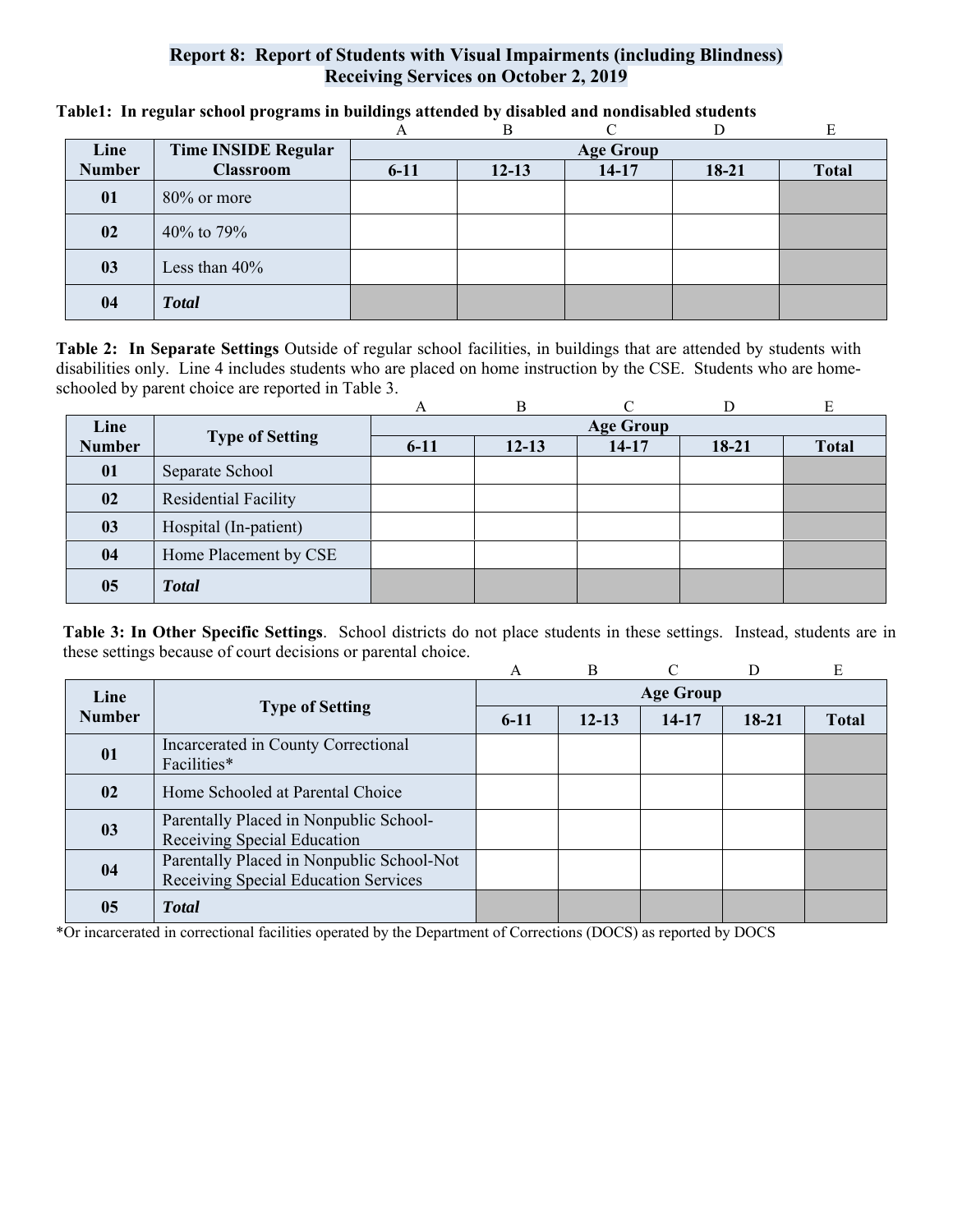## **Report 9: Report of Students with Orthopedic Impairments Receiving Services on October 2, 2019**

|               |                            |                  | B         |         |         | E            |  |  |
|---------------|----------------------------|------------------|-----------|---------|---------|--------------|--|--|
| Line          | <b>Time INSIDE Regular</b> | <b>Age Group</b> |           |         |         |              |  |  |
| <b>Number</b> | <b>Classroom</b>           | $6 - 11$         | $12 - 13$ | $14-17$ | $18-21$ | <b>Total</b> |  |  |
| 01            | $80\%$ or more             |                  |           |         |         |              |  |  |
| 02            | 40% to 79%                 |                  |           |         |         |              |  |  |
| 03            | Less than $40\%$           |                  |           |         |         |              |  |  |
| 04            | <b>Total</b>               |                  |           |         |         |              |  |  |

**Table1: In regular school programs in buildings attended by disabled and nondisabled students** 

**Table 2: In Separate Settings** Outside of regular school facilities, in buildings that are attended by students with disabilities only. Line 4 includes students who are placed on home instruction by the CSE. Students who are homeschooled by parent choice are reported in Table 3.

|               |                             | A                | B         | ⌒       |         | E            |  |  |
|---------------|-----------------------------|------------------|-----------|---------|---------|--------------|--|--|
| Line          | <b>Type of Setting</b>      | <b>Age Group</b> |           |         |         |              |  |  |
| <b>Number</b> |                             | $6-11$           | $12 - 13$ | $14-17$ | $18-21$ | <b>Total</b> |  |  |
| 01            | Separate School             |                  |           |         |         |              |  |  |
| 02            | <b>Residential Facility</b> |                  |           |         |         |              |  |  |
| 03            | Hospital (In-patient)       |                  |           |         |         |              |  |  |
| 04            | Home Placement by CSE       |                  |           |         |         |              |  |  |
| 05            | <b>Total</b>                |                  |           |         |         |              |  |  |

**Table 3: In Other Specific Settings**. School districts do not place students in these settings. Instead, students are in these settings because of court decisions or parental choice.

|               |                                                                                   | A                | $\overline{B}$ | $\Gamma$ | D         | E            |  |  |
|---------------|-----------------------------------------------------------------------------------|------------------|----------------|----------|-----------|--------------|--|--|
| Line          | <b>Type of Setting</b>                                                            | <b>Age Group</b> |                |          |           |              |  |  |
| <b>Number</b> |                                                                                   | $6-11$           | $12 - 13$      | 14-17    | $18 - 21$ | <b>Total</b> |  |  |
| 01            | Incarcerated in County Correctional<br>Facilities*                                |                  |                |          |           |              |  |  |
| 02            | Home Schooled at Parental Choice                                                  |                  |                |          |           |              |  |  |
| 03            | Parentally Placed in Nonpublic School-<br>Receiving Special Education             |                  |                |          |           |              |  |  |
| 04            | Parentally Placed in Nonpublic School-Not<br>Receiving Special Education Services |                  |                |          |           |              |  |  |
| 05            | <b>T</b> otal                                                                     |                  |                |          |           |              |  |  |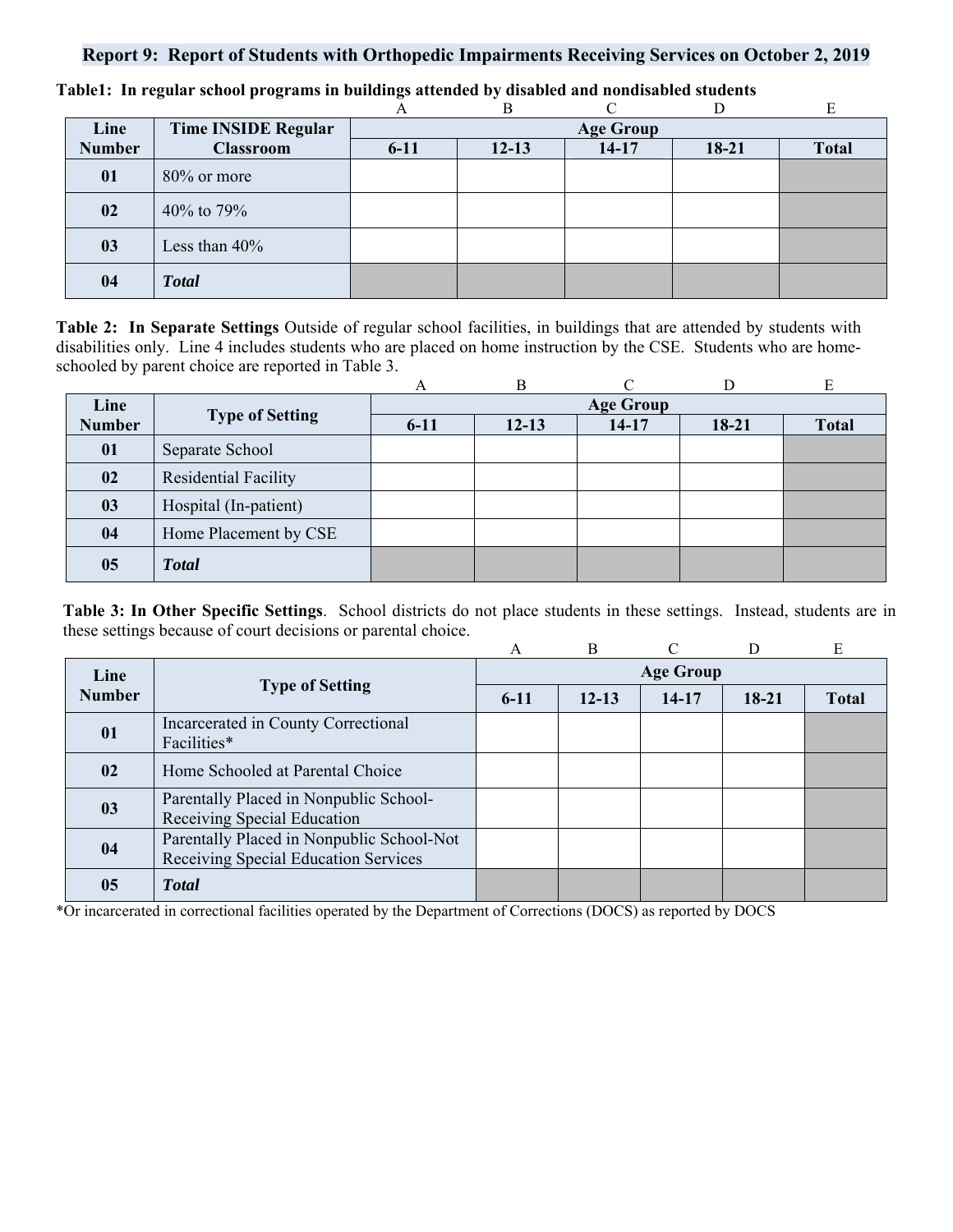# **Report 10: Report of Students with Other Health Impairments Receiving Services on October 2, 2019**

|               |                            |                  | B         |         |         |              |  |  |
|---------------|----------------------------|------------------|-----------|---------|---------|--------------|--|--|
| Line          | <b>Time INSIDE Regular</b> | <b>Age Group</b> |           |         |         |              |  |  |
| <b>Number</b> | <b>Classroom</b>           | $6 - 11$         | $12 - 13$ | $14-17$ | $18-21$ | <b>Total</b> |  |  |
| 01            | $80\%$ or more             |                  |           |         |         |              |  |  |
| 02            | 40% to 79%                 |                  |           |         |         |              |  |  |
| 03            | Less than $40\%$           |                  |           |         |         |              |  |  |
| 04            | <b>Total</b>               |                  |           |         |         |              |  |  |

**Table1: In regular school programs in buildings attended by disabled and nondisabled students** 

**Table 2: In Separate Settings** Outside of regular school facilities, in buildings that are attended by students with disabilities only. Line 4 includes students who are placed on home instruction by the CSE. Students who are homeschooled by parent choice are reported in Table 3.

|               |                        | А        | B         |                  |         | E            |
|---------------|------------------------|----------|-----------|------------------|---------|--------------|
| Line          |                        |          |           | <b>Age Group</b> |         |              |
| <b>Number</b> | <b>Type of Setting</b> | $6 - 11$ | $12 - 13$ | $14 - 17$        | $18-21$ | <b>Total</b> |
| 01            | Separate School        |          |           |                  |         |              |
| 02            | Residential Facility   |          |           |                  |         |              |
| 03            | Hospital (In-patient)  |          |           |                  |         |              |
| 04            | Home Placement by CSE  |          |           |                  |         |              |
| 05            | <b>Total</b>           |          |           |                  |         |              |

**Table 3: In Other Specific Settings**. School districts do not place students in these settings. Instead, students are in these settings because of court decisions or parental choice.

|               |                                                                                   | A                | B         |       |           | E            |  |  |
|---------------|-----------------------------------------------------------------------------------|------------------|-----------|-------|-----------|--------------|--|--|
| Line          | <b>Type of Setting</b>                                                            | <b>Age Group</b> |           |       |           |              |  |  |
| <b>Number</b> |                                                                                   | $6 - 11$         | $12 - 13$ | 14-17 | $18 - 21$ | <b>Total</b> |  |  |
| 01            | Incarcerated in County Correctional<br>Facilities*                                |                  |           |       |           |              |  |  |
| 02            | Home Schooled at Parental Choice                                                  |                  |           |       |           |              |  |  |
| 03            | Parentally Placed in Nonpublic School-<br>Receiving Special Education             |                  |           |       |           |              |  |  |
| 04            | Parentally Placed in Nonpublic School-Not<br>Receiving Special Education Services |                  |           |       |           |              |  |  |
| 05            | <b>T</b> otal                                                                     |                  |           |       |           |              |  |  |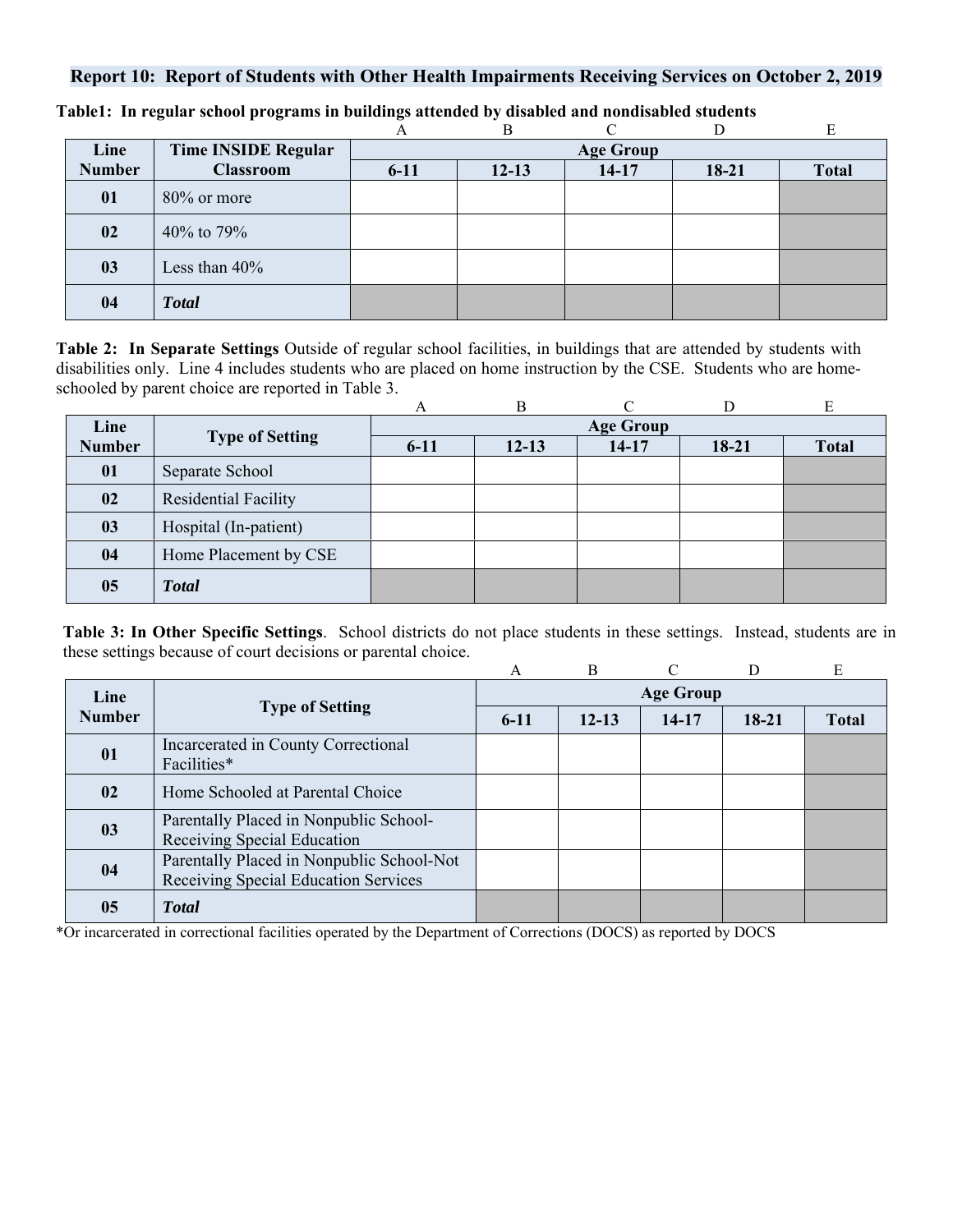## **Report 11: Report of Students with Multiple Disabilities Receiving Services on October 2, 2019**

|               |                            | $\mathbf{A}$ | В                |           |         |              |  |  |  |
|---------------|----------------------------|--------------|------------------|-----------|---------|--------------|--|--|--|
| Line          | <b>Time INSIDE Regular</b> |              | <b>Age Group</b> |           |         |              |  |  |  |
| <b>Number</b> | <b>Classroom</b>           | $6 - 11$     | $12 - 13$        | $14 - 17$ | $18-21$ | <b>Total</b> |  |  |  |
| 01            | $80\%$ or more             |              |                  |           |         |              |  |  |  |
| 02            | 40% to 79%                 |              |                  |           |         |              |  |  |  |
| 03            | Less than 40%              |              |                  |           |         |              |  |  |  |
| 04            | <b>Total</b>               |              |                  |           |         |              |  |  |  |

**Table1: In regular school programs in buildings attended by disabled and nondisabled students** 

**Table 2: In Separate Settings** Outside of regular school facilities, in buildings that are attended by students with disabilities only. Line 4 includes students who are placed on home instruction by the CSE. Students who are homeschooled by parent choice are reported in Table 3.

|               |                        | А                | B         |         |           | E            |  |  |
|---------------|------------------------|------------------|-----------|---------|-----------|--------------|--|--|
| Line          |                        | <b>Age Group</b> |           |         |           |              |  |  |
| <b>Number</b> | <b>Type of Setting</b> | $6 - 11$         | $12 - 13$ | $14-17$ | $18 - 21$ | <b>Total</b> |  |  |
| 01            | Separate School        |                  |           |         |           |              |  |  |
| 02            | Residential Facility   |                  |           |         |           |              |  |  |
| 03            | Hospital (In-patient)  |                  |           |         |           |              |  |  |
| 04            | Home Placement by CSE  |                  |           |         |           |              |  |  |
| 05            | <b>Total</b>           |                  |           |         |           |              |  |  |

**Table 3: In Other Specific Settings**. School districts do not place students in these settings. Instead, students are in these settings because of court decisions or parental choice.

|               |                                                                                   | A                | $\overline{B}$ | $\cap$ | D       | E            |  |  |
|---------------|-----------------------------------------------------------------------------------|------------------|----------------|--------|---------|--------------|--|--|
| Line          | <b>Type of Setting</b>                                                            | <b>Age Group</b> |                |        |         |              |  |  |
| <b>Number</b> |                                                                                   | $6 - 11$         | $12 - 13$      | 14-17  | $18-21$ | <b>Total</b> |  |  |
| 01            | Incarcerated in County Correctional<br>Facilities*                                |                  |                |        |         |              |  |  |
| 02            | Home Schooled at Parental Choice                                                  |                  |                |        |         |              |  |  |
| 03            | Parentally Placed in Nonpublic School-<br>Receiving Special Education             |                  |                |        |         |              |  |  |
| 04            | Parentally Placed in Nonpublic School-Not<br>Receiving Special Education Services |                  |                |        |         |              |  |  |
| 05            | <b>Total</b>                                                                      |                  |                |        |         |              |  |  |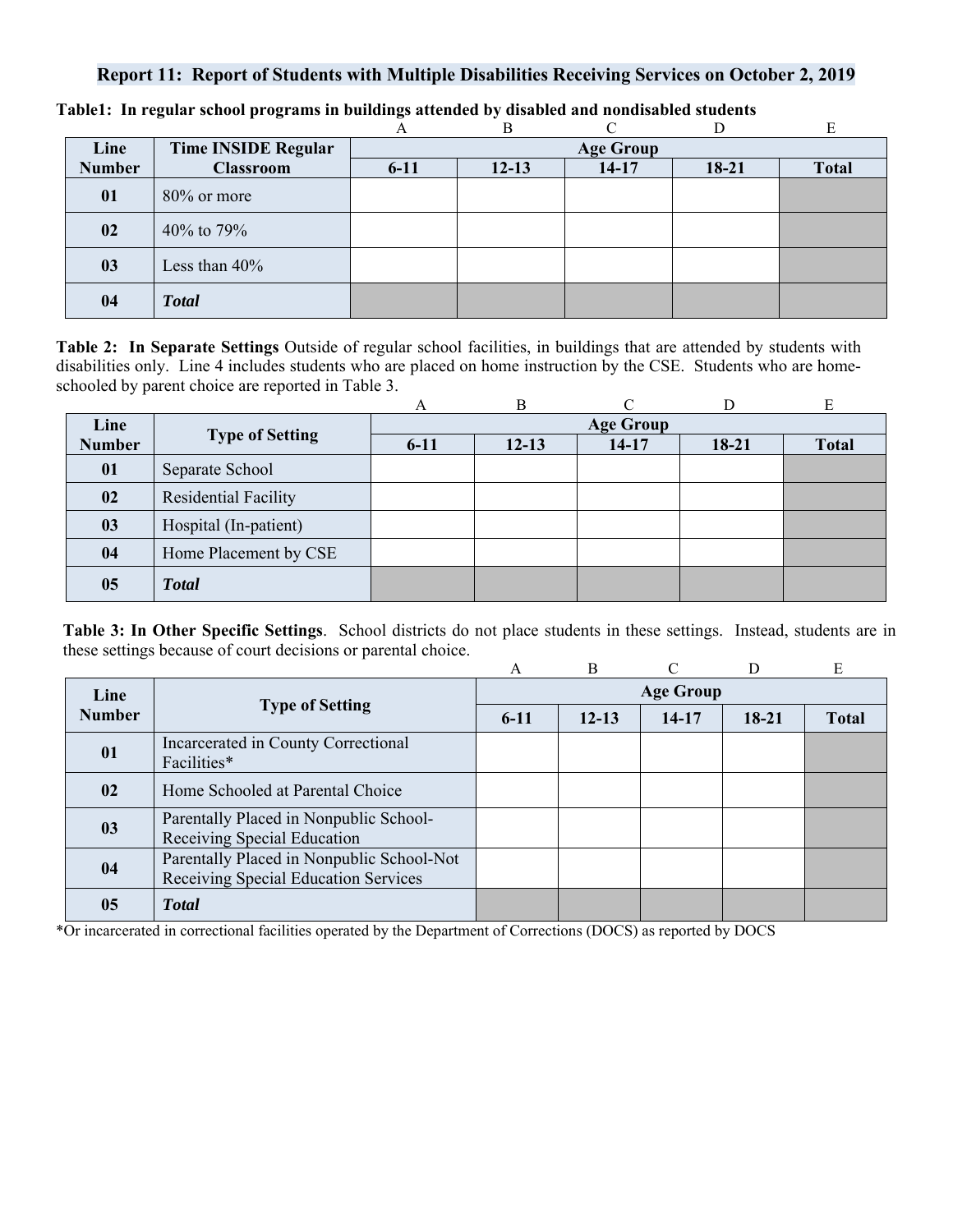## **Report 12: Report of Students with Deaf - Blindness Receiving Services on October 2, 2019**

|               |                            |                  | Β         |         |         |              |  |  |
|---------------|----------------------------|------------------|-----------|---------|---------|--------------|--|--|
| Line          | <b>Time INSIDE Regular</b> | <b>Age Group</b> |           |         |         |              |  |  |
| <b>Number</b> | <b>Classroom</b>           | $6 - 11$         | $12 - 13$ | $14-17$ | $18-21$ | <b>Total</b> |  |  |
| 01            | $80\%$ or more             |                  |           |         |         |              |  |  |
| 02            | 40\% to 79\%               |                  |           |         |         |              |  |  |
| 03            | Less than 40%              |                  |           |         |         |              |  |  |
| 04            | <b>Total</b>               |                  |           |         |         |              |  |  |

**Table1: In regular school programs in buildings attended by disabled and nondisabled students** 

**Table 2: In Separate Settings** Outside of regular school facilities, in buildings that are attended by students with disabilities only. Line 4 includes students who are placed on home instruction by the CSE. Students who are homeschooled by parent choice are reported in Table 3.

|               |                             | A                | B         |         |         | E            |  |  |
|---------------|-----------------------------|------------------|-----------|---------|---------|--------------|--|--|
| Line          | <b>Type of Setting</b>      | <b>Age Group</b> |           |         |         |              |  |  |
| <b>Number</b> |                             | $6 - 11$         | $12 - 13$ | $14-17$ | $18-21$ | <b>Total</b> |  |  |
| 01            | Separate School             |                  |           |         |         |              |  |  |
| 02            | <b>Residential Facility</b> |                  |           |         |         |              |  |  |
| 03            | Hospital (In-patient)       |                  |           |         |         |              |  |  |
| 04            | Home Placement by CSE       |                  |           |         |         |              |  |  |
| 05            | <b>Total</b>                |                  |           |         |         |              |  |  |

**Table 3: In Other Specific Settings**. School districts do not place students in these settings. Instead, students are in these settings because of court decisions or parental choice.

|               |                                                                                   | A                | B         |           |       | E            |  |  |
|---------------|-----------------------------------------------------------------------------------|------------------|-----------|-----------|-------|--------------|--|--|
| Line          | <b>Type of Setting</b>                                                            | <b>Age Group</b> |           |           |       |              |  |  |
| <b>Number</b> |                                                                                   | $6-11$           | $12 - 13$ | $14 - 17$ | 18-21 | <b>Total</b> |  |  |
| 01            | Incarcerated in County Correctional<br>Facilities*                                |                  |           |           |       |              |  |  |
| 02            | Home Schooled at Parental Choice                                                  |                  |           |           |       |              |  |  |
| 03            | Parentally Placed in Nonpublic School-<br>Receiving Special Education             |                  |           |           |       |              |  |  |
| 04            | Parentally Placed in Nonpublic School-Not<br>Receiving Special Education Services |                  |           |           |       |              |  |  |
| 05            | <b>T</b> otal                                                                     |                  |           |           |       |              |  |  |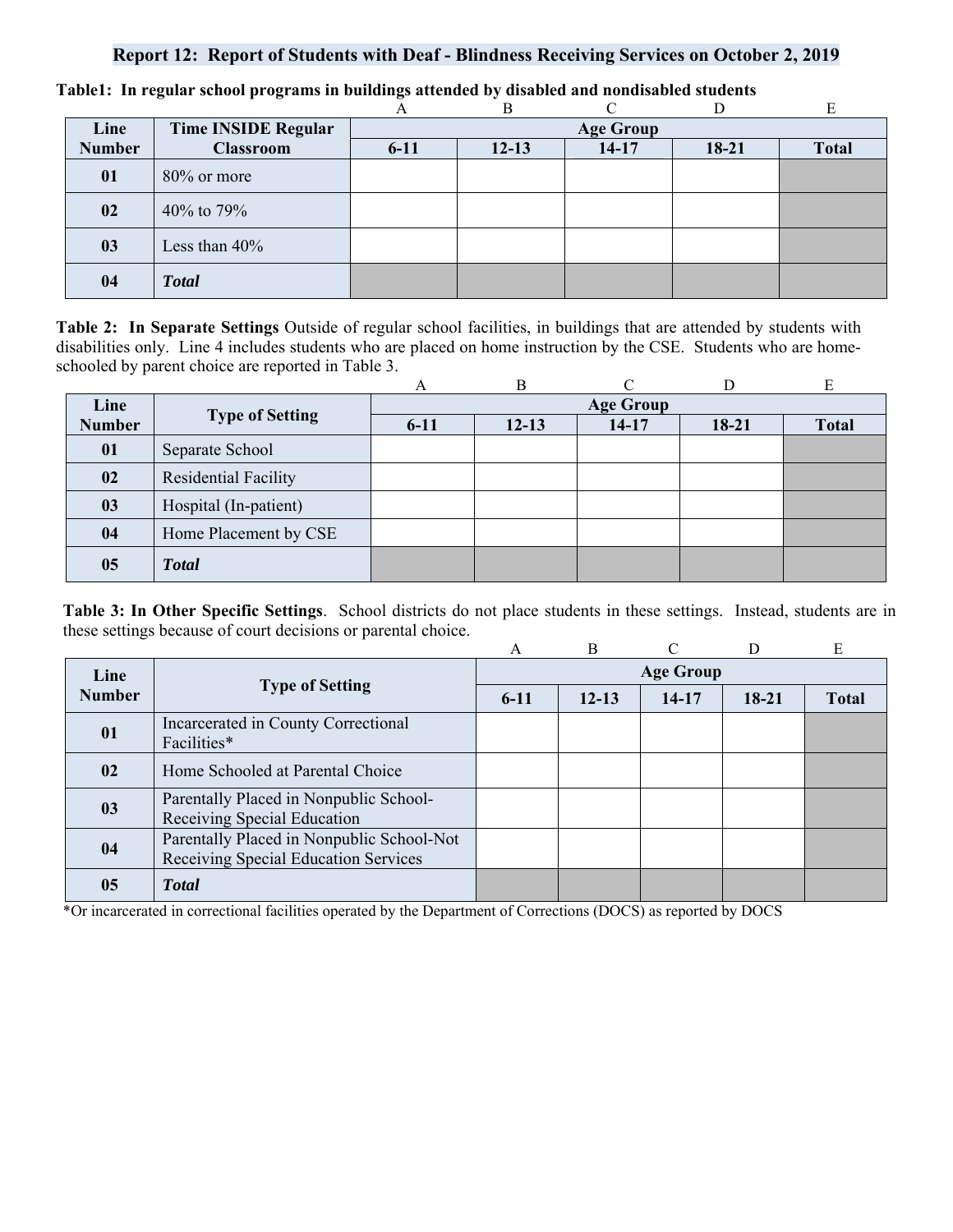## **Report 13: Report of Students with Traumatic Brain Injury Receiving Services on October 2, 2019**

|               |                            |          | B         |                  |       |              |
|---------------|----------------------------|----------|-----------|------------------|-------|--------------|
| Line          | <b>Time INSIDE Regular</b> |          |           | <b>Age Group</b> |       |              |
| <b>Number</b> | <b>Classroom</b>           | $6 - 11$ | $12 - 13$ | $14 - 17$        | 18-21 | <b>Total</b> |
| 01            | 80% or more                |          |           |                  |       |              |
| 02            | 40% to 79%                 |          |           |                  |       |              |
| 03            | Less than $40\%$           |          |           |                  |       |              |
| 04            | <b>Total</b>               |          |           |                  |       |              |

**Table1: In regular school programs in buildings attended by disabled and nondisabled students** 

**Table 2: In Separate Settings** Outside of regular school facilities, in buildings that are attended by students with disabilities only. Line 4 includes students who are placed on home instruction by the CSE. Students who are homeschooled by parent choice are reported in Table 3.

|               |                             | A      | B         | ⌒                |         | E            |
|---------------|-----------------------------|--------|-----------|------------------|---------|--------------|
| Line          | <b>Type of Setting</b>      |        |           | <b>Age Group</b> |         |              |
| <b>Number</b> |                             | $6-11$ | $12 - 13$ | $14-17$          | $18-21$ | <b>Total</b> |
| 01            | Separate School             |        |           |                  |         |              |
| 02            | <b>Residential Facility</b> |        |           |                  |         |              |
| 03            | Hospital (In-patient)       |        |           |                  |         |              |
| 04            | Home Placement by CSE       |        |           |                  |         |              |
| 05            | <b>Total</b>                |        |           |                  |         |              |

**Table 3: In Other Specific Settings**. School districts do not place students in these settings. Instead, students are in these settings because of court decisions or parental choice.

|               |                                                                                   | A      | $\overline{B}$ | $\Gamma$         | D         | E            |
|---------------|-----------------------------------------------------------------------------------|--------|----------------|------------------|-----------|--------------|
| Line          |                                                                                   |        |                | <b>Age Group</b> |           |              |
| <b>Number</b> | <b>Type of Setting</b>                                                            | $6-11$ | $12 - 13$      | 14-17            | $18 - 21$ | <b>Total</b> |
| 01            | Incarcerated in County Correctional<br>Facilities*                                |        |                |                  |           |              |
| 02            | Home Schooled at Parental Choice                                                  |        |                |                  |           |              |
| 03            | Parentally Placed in Nonpublic School-<br>Receiving Special Education             |        |                |                  |           |              |
| 04            | Parentally Placed in Nonpublic School-Not<br>Receiving Special Education Services |        |                |                  |           |              |
| 05            | <b>T</b> otal                                                                     |        |                |                  |           |              |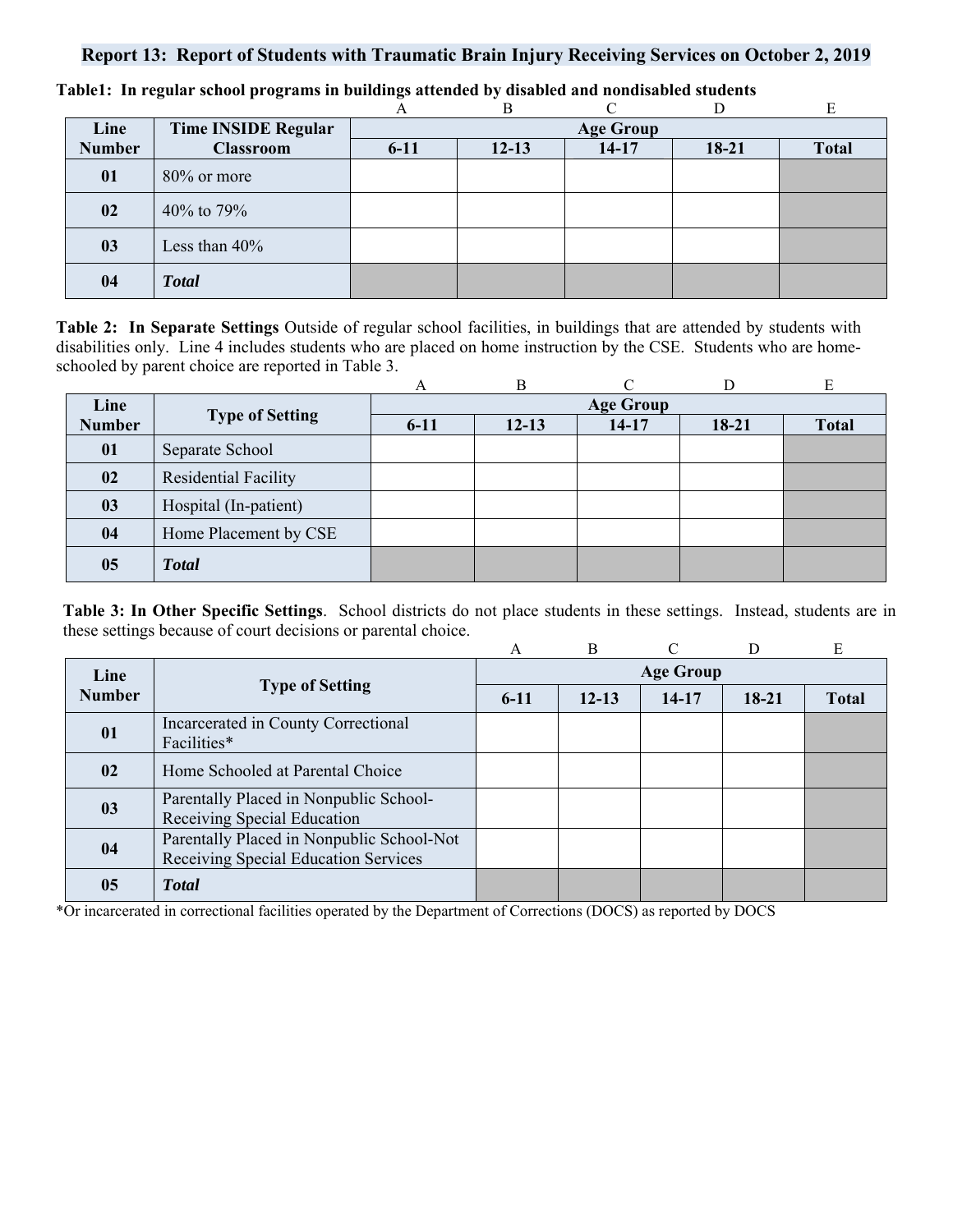### **Report 14A: Report of School-Age Students with Disabilities Ages 4-5 Receiving Services on October 2, 2019**

# **Least Restrictive Environment (LRE) Setting for Students with Disabilities, Ages 4-5, who Receive SCHOOL-AGE Special Education and Related Services (codes ESA01 through ESA12) by Disability**

|                       |                                                                                                                                                                                                                                                     | <b>Disability</b> |                              |                            |                         |                 |                    |                                  |                        |                          |                                   |                              |                |                        |       |
|-----------------------|-----------------------------------------------------------------------------------------------------------------------------------------------------------------------------------------------------------------------------------------------------|-------------------|------------------------------|----------------------------|-------------------------|-----------------|--------------------|----------------------------------|------------------------|--------------------------|-----------------------------------|------------------------------|----------------|------------------------|-------|
| Line<br><b>Number</b> | <b>Educational Environment</b>                                                                                                                                                                                                                      | Autism            | <b>Emotional Disturbance</b> | <b>Learning Disability</b> | Intellectual Disability | <b>Deafness</b> | Hearing Impairment | Speech or Language<br>Imnairment | ∗<br>Visual Impairment | Imnairment<br>Orthopedic | <b>Other Health</b><br>Imnairment | <b>Multiple Disabilities</b> | Deaf-Blindness | Traumatic Brain Injury | Total |
| $\mathbf{1}$          | Parentally placed in a nonpublic<br>elementary school and receiving<br>majority of hours of special<br>education and related services in<br>the regular classroom.                                                                                  |                   |                              |                            |                         |                 |                    |                                  |                        |                          |                                   |                              |                |                        |       |
| $\mathbf{2}$          | Parentally placed in a nonpublic<br>elementary school and receiving<br>majority of hours of special<br>education and related services in<br>some other location.                                                                                    |                   |                              |                            |                         |                 |                    |                                  |                        |                          |                                   |                              |                |                        |       |
| 3                     | Parentally placed in a nonpublic<br>elementary school and NOT<br>receiving publicly funded special<br>education and related services                                                                                                                |                   |                              |                            |                         |                 |                    |                                  |                        |                          |                                   |                              |                |                        |       |
| 4                     | Attending a kindergarten, 1st<br>grade or other regular early<br>childhood program for 10 or<br>more hours a week and<br>receiving the majority of hours of<br>special education and related<br>services in the regular early<br>childhood program. |                   |                              |                            |                         |                 |                    |                                  |                        |                          |                                   |                              |                |                        |       |
| 5                     | Attending a kindergarten, 1st<br>grade or other regular early<br>childhood program for 10 or<br>more hours a week and<br>receiving the majority of hours of<br>special education and related<br>services in some other location.                    |                   |                              |                            |                         |                 |                    |                                  |                        |                          |                                   |                              |                |                        |       |
| 6                     | Attending a kindergarten, 1st<br>grade or other regular early<br>childhood program for less than<br>10 hours a week and receiving<br>the majority of hours of special<br>education and related in the<br>regular early childhood program.           |                   |                              |                            |                         |                 |                    |                                  |                        |                          |                                   |                              |                |                        |       |
| $\overline{7}$        | Attending a kindergarten, 1st<br>grade or other regular early<br>childhood program for less than<br>10 hours a week and receiving<br>the majority of hours of special<br>education and related services in<br>some other location                   |                   |                              |                            |                         |                 |                    |                                  |                        |                          |                                   |                              |                |                        |       |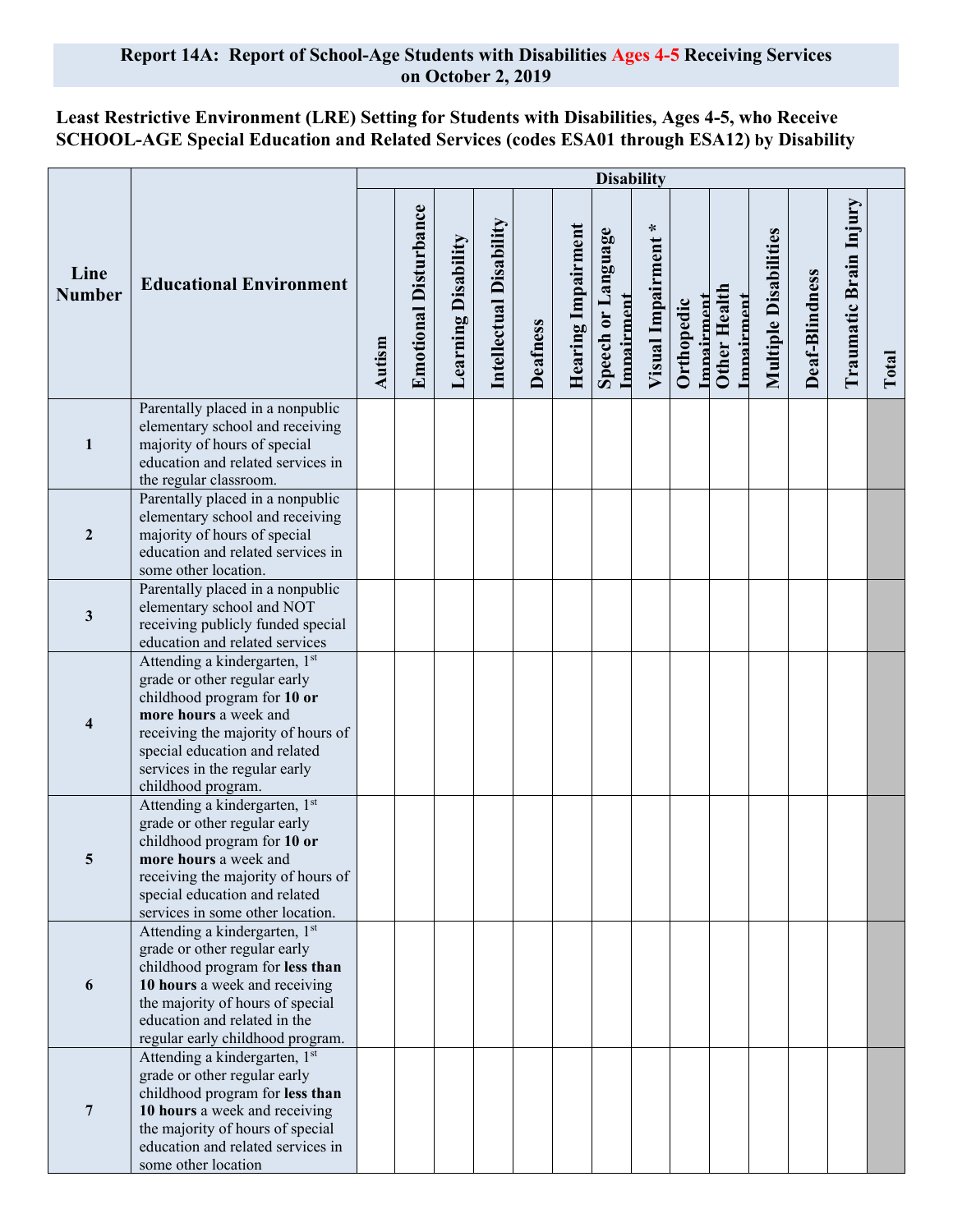|    | Separate Class                                                                       |  |  |  |  |  |  |  |
|----|--------------------------------------------------------------------------------------|--|--|--|--|--|--|--|
|    | Separate School                                                                      |  |  |  |  |  |  |  |
| 10 | Residential Facility                                                                 |  |  |  |  |  |  |  |
|    | Home                                                                                 |  |  |  |  |  |  |  |
| 12 | Service Provider Location or<br>some other location that is not in<br>any other code |  |  |  |  |  |  |  |
| 13 | <b>Total</b>                                                                         |  |  |  |  |  |  |  |

\*Visual Impairment includes Blindness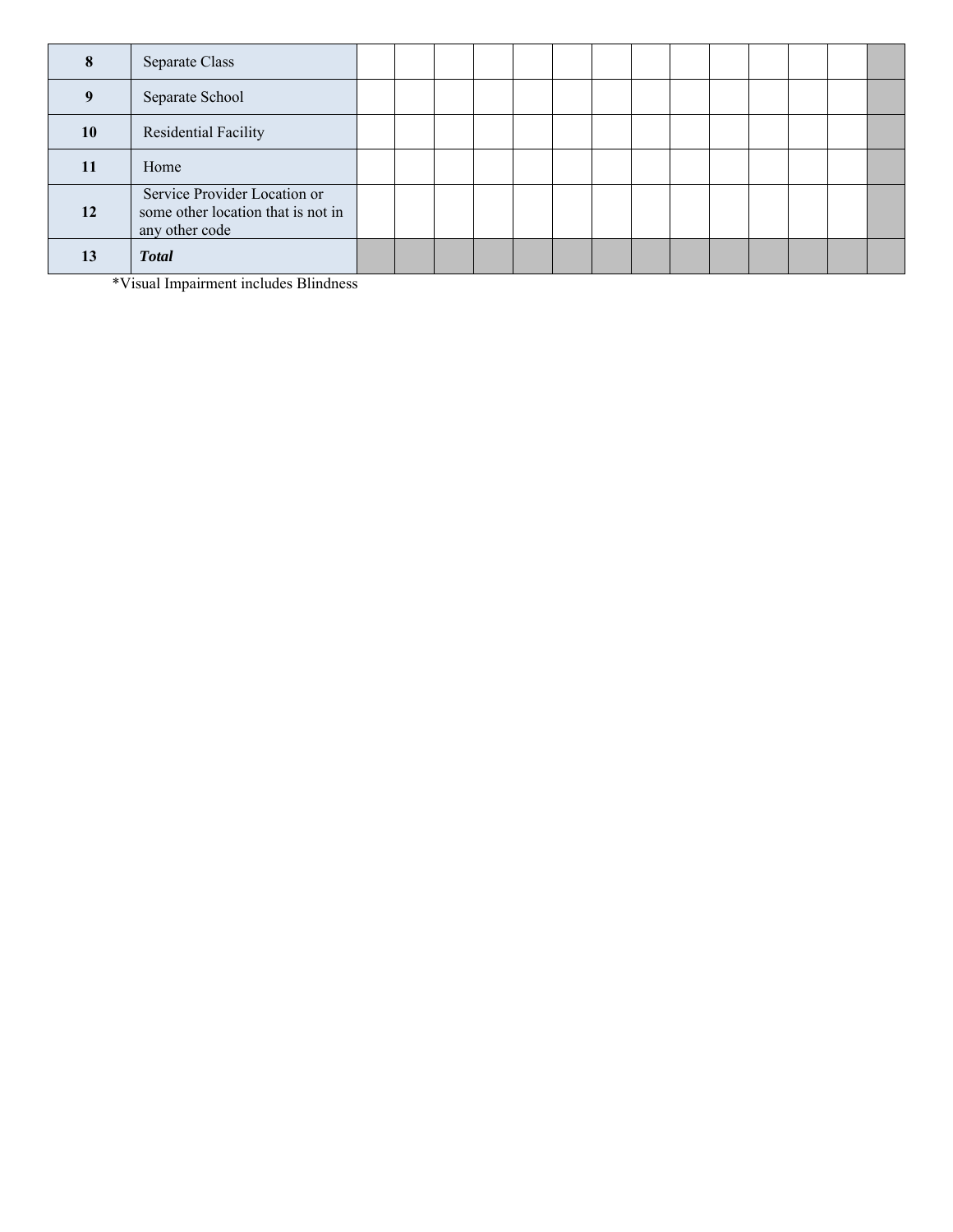### *Report 14B: Report of All Students with Disabilities Receiving Services on October 2, 2019 - Ages 6-21*

The three sections below aggregate the data reported in Reports 1 to 13 to facilitate State and local data verification procedures. Completing these two tables will facilitate the reporting of race/ethnicity, gender, and limited English proficiency, data in Reports 15A and 15B, 16A, 16B, 17A, and 17B.

|               |                             | A        | B         | $\mathcal{C}$    | D.      | E            |                         | G                         |
|---------------|-----------------------------|----------|-----------|------------------|---------|--------------|-------------------------|---------------------------|
| Line          | <b>Time INSIDE</b>          |          |           | <b>Age Group</b> |         |              |                         |                           |
| <b>Number</b> | Regular<br><b>Classroom</b> | $6 - 11$ | $12 - 13$ | $14-17$          | $18-21$ | <b>Total</b> | <b>Total</b><br>10/3/18 | Reasonability<br>Check ** |
| 01            | 80% or more                 |          |           |                  |         |              |                         |                           |
| 02            | 40% to 79%                  |          |           |                  |         |              |                         |                           |
| 03            | Less than $40\%$            |          |           |                  |         |              |                         |                           |
| 04            | <b>Total</b>                |          |           |                  |         |              |                         |                           |

### **Table1: In regular school programs in buildings attended by disabled and nondisabled students**

**Table 2: In Separate Settings** Outside of regular school facilities, in buildings that are attended by students with disabilities only. Line 4 includes students who are placed on home instruction by the CSE. Students who are homeschooled by parent choice are reported in Table 3.

|               |                                 | A        | B         | $\curvearrowright$ | D       | E            |              | G             |
|---------------|---------------------------------|----------|-----------|--------------------|---------|--------------|--------------|---------------|
| Line          |                                 |          |           | <b>Age Group</b>   |         |              | <b>Total</b> | Reasonability |
| <b>Number</b> | <b>Type of Setting</b>          | $6 - 11$ | $12 - 13$ | $14-17$            | $18-21$ | <b>Total</b> | 10/3/18      | Check **      |
| 01            | Separate School                 |          |           |                    |         |              |              |               |
| 02            | <b>Residential Facility</b>     |          |           |                    |         |              |              |               |
| 03            | Hospital (In-patient)           |          |           |                    |         |              |              |               |
| 04            | Home Placement by<br><b>CSE</b> |          |           |                    |         |              |              |               |
| 05            | <b>Total</b>                    |          |           |                    |         |              |              |               |

**Table 3: In Other Specific Settings**. School districts do not place students in these settings. Instead, students are in these settings because of court decisions or parental choice.

|               |                                                                                             | А      | B         | $\mathcal{C}$    | D       | E            | F            | G             |
|---------------|---------------------------------------------------------------------------------------------|--------|-----------|------------------|---------|--------------|--------------|---------------|
| Line          |                                                                                             |        |           | <b>Age Group</b> |         |              | <b>Total</b> | Reasonability |
| <b>Number</b> | <b>Type of Setting</b>                                                                      | $6-11$ | $12 - 13$ | $14-17$          | $18-21$ | <b>Total</b> | 10/3/18      | Check **      |
| 01            | Incarcerated in County Correctional<br>Facilities*                                          |        |           |                  |         |              |              |               |
| 02            | Home Schooled at Parental Choice                                                            |        |           |                  |         |              |              |               |
| 03            | Parentally Placed in Nonpublic<br>School-Receiving Special Education                        |        |           |                  |         |              |              |               |
| 04            | Parentally Placed in Nonpublic<br>School-Not Receiving Special<br><b>Education Services</b> |        |           |                  |         |              |              |               |
| 05            | <b>Total</b>                                                                                |        |           |                  |         |              |              |               |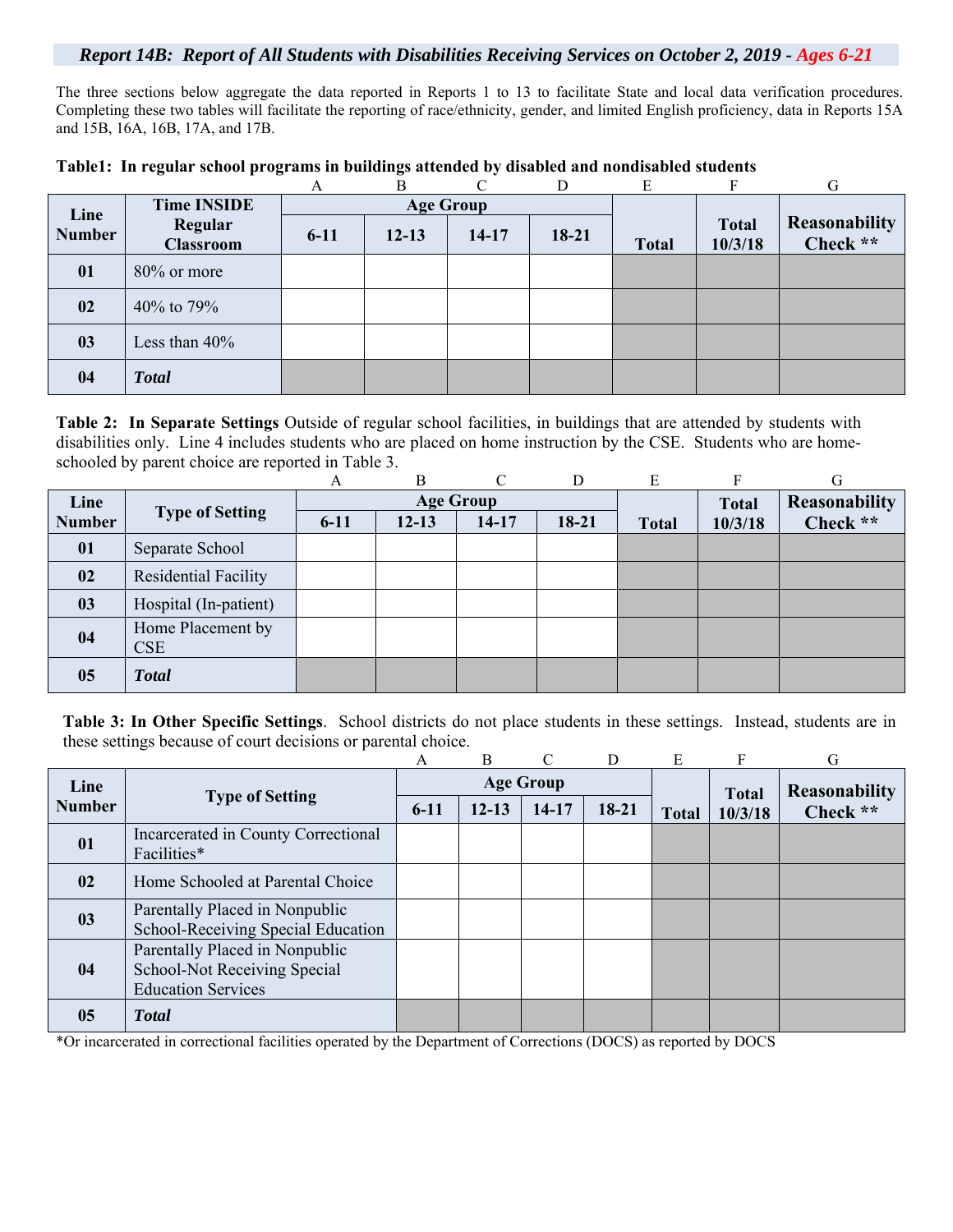# *Report 15A: Report of All School-Age Students with Disabilities Receiving Services on October 2, 2019, According to Race/Ethnicity Category and Type of Placement – Ages 4-5*

This report contains all students in Report 14 A (age group 4-5) by race/ethnicity.

|                       |                                                                                                                                                                                                                                                  | A                     | B                                                                                         | C                                                                               | D                                                                        | E                                                                                                         | F                                                         | G                                       | H            |
|-----------------------|--------------------------------------------------------------------------------------------------------------------------------------------------------------------------------------------------------------------------------------------------|-----------------------|-------------------------------------------------------------------------------------------|---------------------------------------------------------------------------------|--------------------------------------------------------------------------|-----------------------------------------------------------------------------------------------------------|-----------------------------------------------------------|-----------------------------------------|--------------|
|                       |                                                                                                                                                                                                                                                  |                       |                                                                                           |                                                                                 | Race/Ethnicity of School-Age Students Ages 4-5                           |                                                                                                           |                                                           |                                         |              |
| Line<br><b>Number</b> | <b>Type of Setting</b>                                                                                                                                                                                                                           | Hispanic<br>or Latino | American<br>Indian or<br><b>Alaska</b><br><b>Native</b><br>(Not of<br>Hispanic<br>Origin) | <b>Asian or</b><br>Pacific<br><b>Islander</b><br>(Not of<br>Hispanic<br>Origin) | <b>Black or</b><br>African<br>American<br>(Not of<br>Hispanic<br>Origin) | <b>Native</b><br>Hawaiia<br>n or<br>Other<br>Pacific<br><b>Islander</b><br>(Not of<br>Hispanic<br>Origin) | Two or<br>More<br>Races<br>(Not of<br>Hispanic<br>Origin) | White<br>(Not of<br>Hispanic<br>Origin) | <b>Total</b> |
| 01                    | Parentally placed in a nonpublic elementary school and receiving majority of<br>hours of special education and related services in the regular classroom.                                                                                        |                       |                                                                                           |                                                                                 |                                                                          |                                                                                                           |                                                           |                                         |              |
| 02                    | Parentally placed in a nonpublic elementary school and receiving majority of<br>hours of special education and related services in some other location.                                                                                          |                       |                                                                                           |                                                                                 |                                                                          |                                                                                                           |                                                           |                                         |              |
| 0 <sub>3</sub>        | Parentally placed in a nonpublic elementary school and NOT receiving<br>publicly funded special education and related services                                                                                                                   |                       |                                                                                           |                                                                                 |                                                                          |                                                                                                           |                                                           |                                         |              |
| 04                    | Attending a kindergarten, 1 <sup>st</sup> grade or other regular early childhood program<br>for 10 or more hours a week and receiving the majority of hours of special<br>education and related services in the regular early childhood program. |                       |                                                                                           |                                                                                 |                                                                          |                                                                                                           |                                                           |                                         |              |
| 05                    | Attending a kindergarten, 1 <sup>st</sup> grade or other regular early childhood program<br>for 10 or more hours a week and receiving the majority of hours of special<br>education and related services in some other location.                 |                       |                                                                                           |                                                                                 |                                                                          |                                                                                                           |                                                           |                                         |              |
| 06                    | Attending a kindergarten, 1 <sup>st</sup> grade or other regular early childhood program<br>for less than 10 hours a week and receiving the majority of hours of special<br>education and related in the regular early childhood program.        |                       |                                                                                           |                                                                                 |                                                                          |                                                                                                           |                                                           |                                         |              |
| 07                    | Attending a kindergarten, 1 <sup>st</sup> grade or other regular early childhood program<br>for less than 10 hours a week and receiving the majority of hours of special<br>education and related services in some other location                |                       |                                                                                           |                                                                                 |                                                                          |                                                                                                           |                                                           |                                         |              |
| 08                    | Separate Class                                                                                                                                                                                                                                   |                       |                                                                                           |                                                                                 |                                                                          |                                                                                                           |                                                           |                                         |              |
| 09                    | Separate School                                                                                                                                                                                                                                  |                       |                                                                                           |                                                                                 |                                                                          |                                                                                                           |                                                           |                                         |              |
| 10                    | <b>Residential Facility</b>                                                                                                                                                                                                                      |                       |                                                                                           |                                                                                 |                                                                          |                                                                                                           |                                                           |                                         |              |
| 11                    | Home                                                                                                                                                                                                                                             |                       |                                                                                           |                                                                                 |                                                                          |                                                                                                           |                                                           |                                         |              |
| 12                    | Service Provider Location or some other location that is not in any other<br>code                                                                                                                                                                |                       |                                                                                           |                                                                                 |                                                                          |                                                                                                           |                                                           |                                         |              |
| 13                    | <b>Total</b>                                                                                                                                                                                                                                     |                       |                                                                                           |                                                                                 |                                                                          |                                                                                                           |                                                           |                                         |              |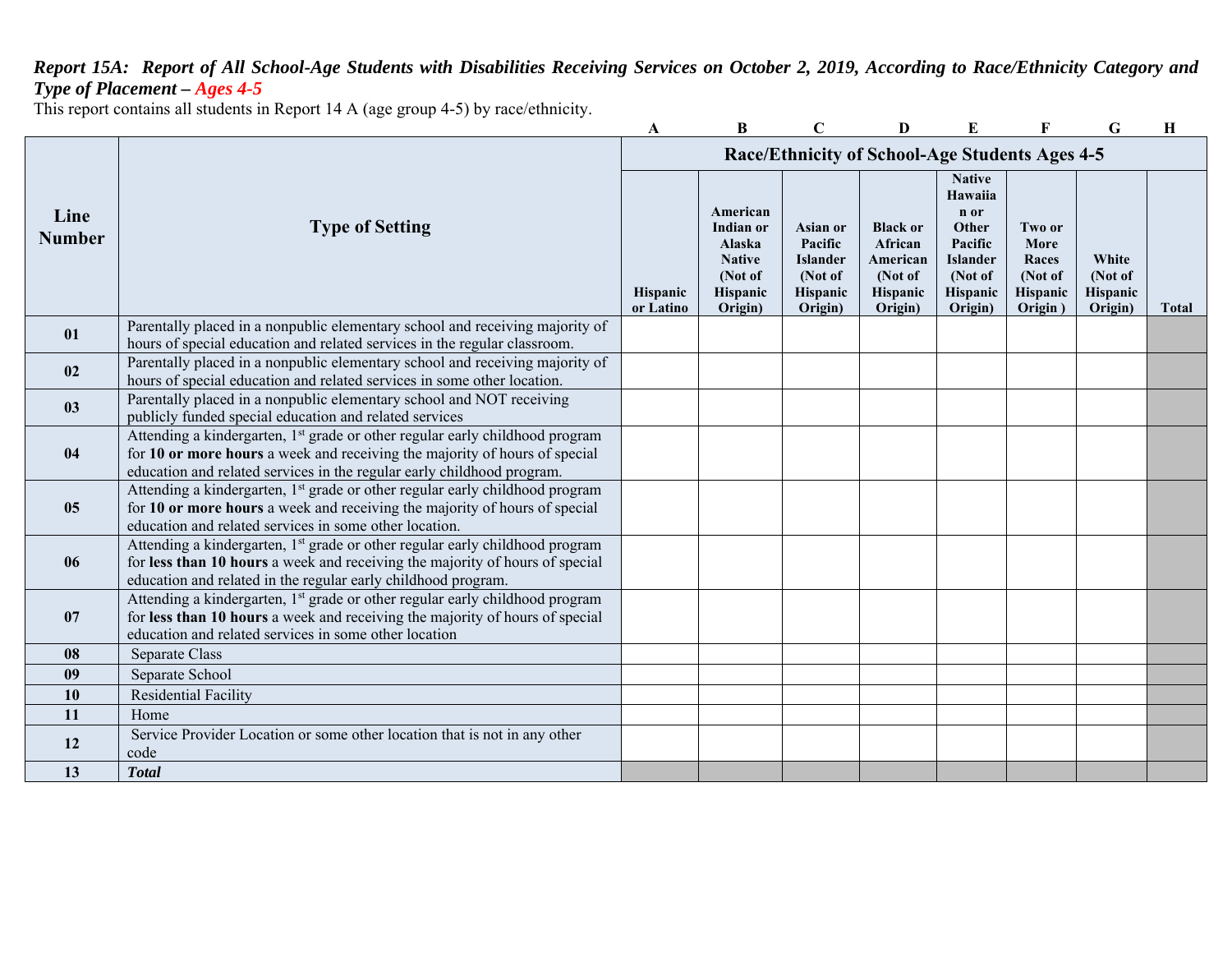*Report 15B: Report of All School-Age Students with Disabilities Receiving Services on October 2, 2019, According to Race/Ethnicity Category and Type of Placement – Ages 6-21*

|                       |                           | A                                          | B                                                                                      | C                                                                     | D                                                                               | F.                                                                                                     |                                                                          | G                                              | H     |
|-----------------------|---------------------------|--------------------------------------------|----------------------------------------------------------------------------------------|-----------------------------------------------------------------------|---------------------------------------------------------------------------------|--------------------------------------------------------------------------------------------------------|--------------------------------------------------------------------------|------------------------------------------------|-------|
|                       |                           |                                            |                                                                                        |                                                                       |                                                                                 | Race/Ethnicity of School-Age Students Ages 6-21                                                        |                                                                          |                                                |       |
| Line<br><b>Number</b> | Type of<br><b>Setting</b> | <b>Hispanic</b><br><sub>or</sub><br>Latino | American<br>Indian or<br><b>Alaska Native</b><br>(Not of<br><b>Hispanic</b><br>Origin) | Asian or<br>Pacific<br><b>Islander</b> (Not<br>of Hispanic<br>Origin) | <b>Black or</b><br>African<br>American<br>(Not of<br><b>Hispanic</b><br>Origin) | <b>Native</b><br>Hawaiian or<br><b>Other Pacific</b><br><b>Islander</b> (Not<br>of Hispanic<br>Origin) | Two or<br>More<br><b>Races</b> (Not<br>-of<br><b>Hispanic</b><br>Origin) | White<br>(Not of<br><b>Hispanic</b><br>Origin) | Total |
| 01                    | 80% or more               |                                            |                                                                                        |                                                                       |                                                                                 |                                                                                                        |                                                                          |                                                |       |
| 02                    | 40\% to 79\%              |                                            |                                                                                        |                                                                       |                                                                                 |                                                                                                        |                                                                          |                                                |       |
| 03                    | Less than $40\%$          |                                            |                                                                                        |                                                                       |                                                                                 |                                                                                                        |                                                                          |                                                |       |
| 04                    | <b>Total</b>              |                                            |                                                                                        |                                                                       |                                                                                 |                                                                                                        |                                                                          |                                                |       |

**Table 1: In regular school programs in buildings attended by disabled and nondisabled students** 

**Table 2: In Separate Settings** Outside of regular school facilities, in buildings that are attended by students with disabilities only. Line 4 includes students who are placed on home instruction by the CSE. Students who are home-schooled by parent choice are reported in Table 3.

|                       |                             | A                                          | B                                                                                                | C                                                                               | D                                                                                      | E                                                                                                      | F                                                                | G                                              | H            |
|-----------------------|-----------------------------|--------------------------------------------|--------------------------------------------------------------------------------------------------|---------------------------------------------------------------------------------|----------------------------------------------------------------------------------------|--------------------------------------------------------------------------------------------------------|------------------------------------------------------------------|------------------------------------------------|--------------|
|                       |                             |                                            |                                                                                                  |                                                                                 |                                                                                        | Race/Ethnicity of School-Age Students Ages 6-21                                                        |                                                                  |                                                |              |
| Line<br><b>Number</b> | <b>Type of Setting</b>      | <b>Hispanic</b><br><sub>or</sub><br>Latino | American<br>Indian or<br><b>Alaska</b><br><b>Native</b><br>(Not of<br><b>Hispanic</b><br>Origin) | Asian or<br>Pacific<br><b>Islander</b><br>(Not of<br><b>Hispanic</b><br>Origin) | <b>Black or</b><br><b>African</b><br>American<br>(Not of<br><b>Hispanic</b><br>Origin) | <b>Native</b><br>Hawaiian or<br><b>Other Pacific</b><br><b>Islander</b> (Not<br>of Hispanic<br>Origin) | Two or<br>More<br>Races (Not<br>0f<br><b>Hispanic</b><br>Origin) | White<br>(Not of<br><b>Hispanic</b><br>Origin) | <b>Total</b> |
| 01                    | Separate School             |                                            |                                                                                                  |                                                                                 |                                                                                        |                                                                                                        |                                                                  |                                                |              |
| 02                    | <b>Residential Facility</b> |                                            |                                                                                                  |                                                                                 |                                                                                        |                                                                                                        |                                                                  |                                                |              |
| 03                    | Hospital (In-patient)       |                                            |                                                                                                  |                                                                                 |                                                                                        |                                                                                                        |                                                                  |                                                |              |
| 04                    | Home Placement by CSE       |                                            |                                                                                                  |                                                                                 |                                                                                        |                                                                                                        |                                                                  |                                                |              |
| 0 <sub>5</sub>        | <b>T</b> otal               |                                            |                                                                                                  |                                                                                 |                                                                                        |                                                                                                        |                                                                  |                                                |              |

**Table 3: In Other Specific Settings.** School districts do not place students in these settings. Instead, students are in these settings because of court decisions or parental choice.

|                       |                                                                             | A                                          | B                                                                                                | C                                                                     | D                                                                               | E                                                                                                   | F                                                                | G                                              | Н     |
|-----------------------|-----------------------------------------------------------------------------|--------------------------------------------|--------------------------------------------------------------------------------------------------|-----------------------------------------------------------------------|---------------------------------------------------------------------------------|-----------------------------------------------------------------------------------------------------|------------------------------------------------------------------|------------------------------------------------|-------|
|                       |                                                                             |                                            |                                                                                                  |                                                                       |                                                                                 | Race/Ethnicity of School-Age Students Ages 6-21                                                     |                                                                  |                                                |       |
| Line<br><b>Number</b> | <b>Type of Setting</b>                                                      | <b>Hispanic</b><br><sub>or</sub><br>Latino | American<br>Indian or<br><b>Alaska</b><br><b>Native</b><br>(Not of<br><b>Hispanic</b><br>Origin) | Asian or<br>Pacific<br><b>Islander</b> (Not<br>of Hispanic<br>Origin) | <b>Black or</b><br>African<br>American<br>(Not of<br><b>Hispanic</b><br>Origin) | <b>Native Hawaiian</b><br>or Other Pacific<br><b>Islander</b> (Not of<br><b>Hispanic</b><br>Origin) | Two or<br>More<br>Races<br>(Not of<br><b>Hispanic</b><br>Origin) | White<br>(Not of<br><b>Hispanic</b><br>Origin) | Total |
| 01                    | Incarcerated in County<br>Correctional Facilities*                          |                                            |                                                                                                  |                                                                       |                                                                                 |                                                                                                     |                                                                  |                                                |       |
| 02                    | Home Schooled at<br>Parental Choice                                         |                                            |                                                                                                  |                                                                       |                                                                                 |                                                                                                     |                                                                  |                                                |       |
| 03                    | Parentally Placed in<br>Nonpublic School-<br>Receiving Special<br>Education |                                            |                                                                                                  |                                                                       |                                                                                 |                                                                                                     |                                                                  |                                                |       |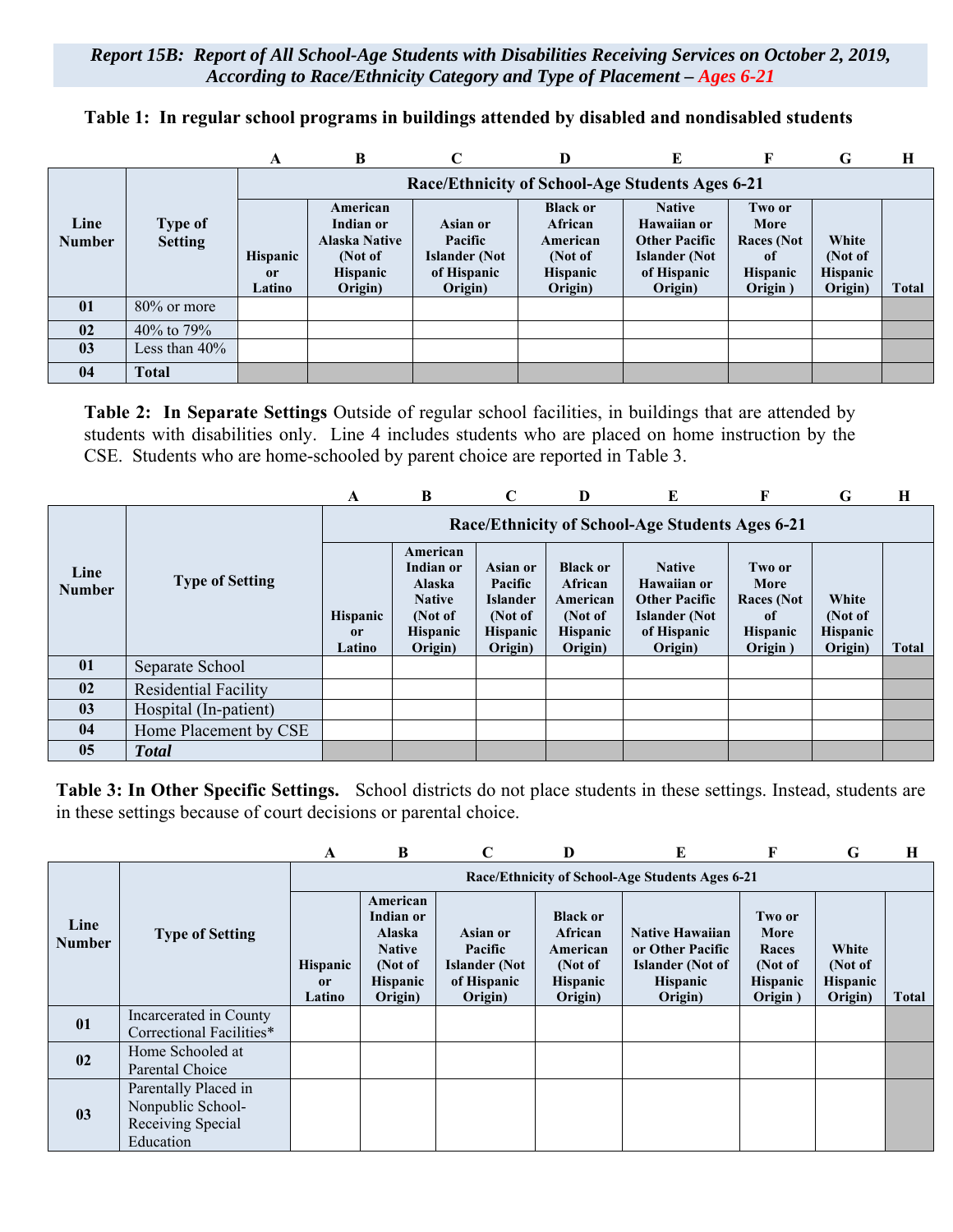| 04 | Parentally Placed in<br>Nonpublic School-Not<br>Receiving Special<br><b>Education Services</b> |  |  |  |  |
|----|------------------------------------------------------------------------------------------------|--|--|--|--|
| 05 | <b>Total</b>                                                                                   |  |  |  |  |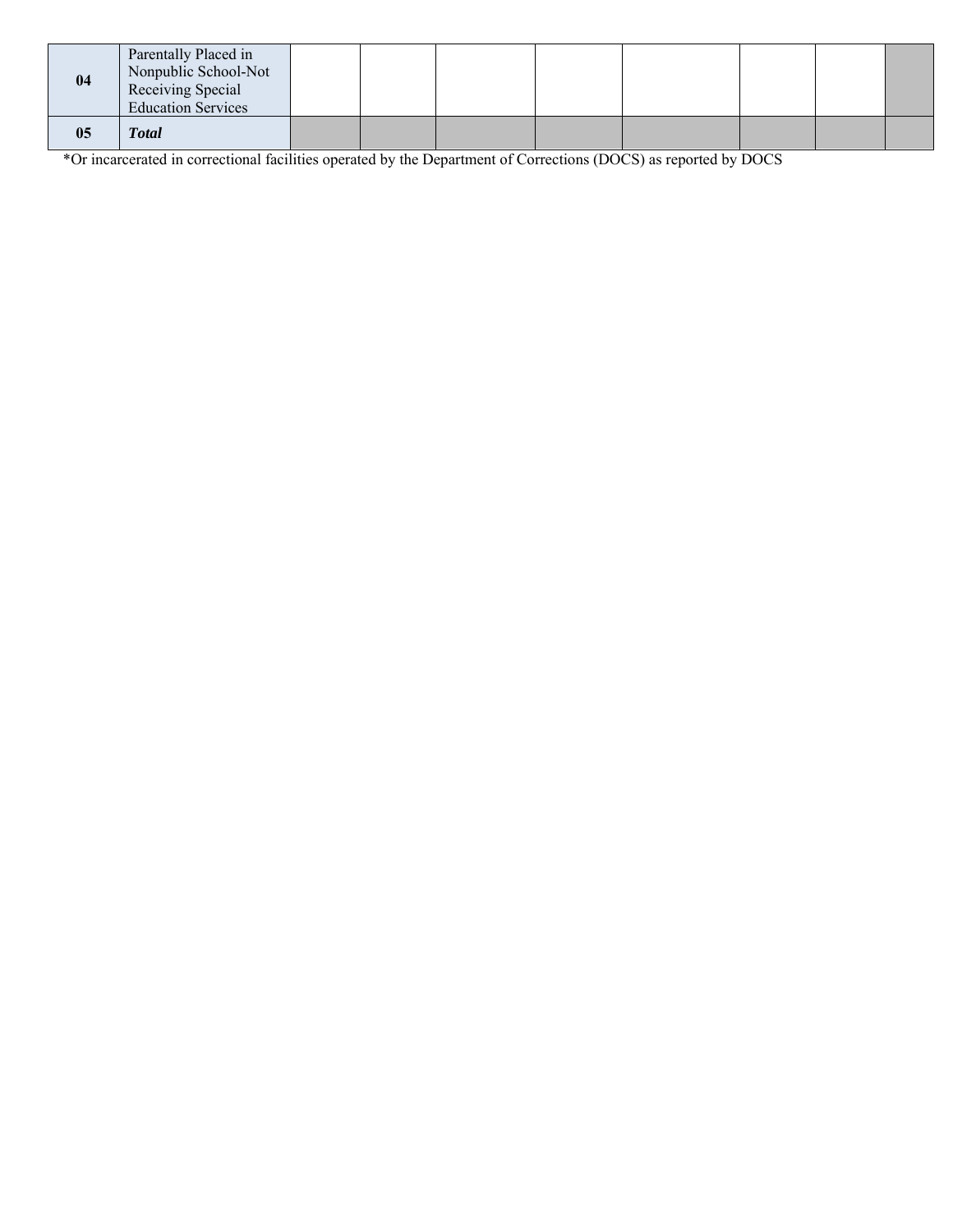#### *Report 16A: Report of All School-Age Students with Disabilities Receiving Services on October 2, 2019, According to Gender and English Language Learner (ELL/MLL) Status – Ages 4-5*

This report includes all students reported in the 4-5 year old age group in Report 14A by gender and limited English proficient status. The Totals (Columns C and F) for each Line in this Report match the Total Column on each Line of Report 14A.

|                       |                                                                                        | A    | $\bf{B}$                   | $\mathbf C$  | D                               | E                             | $\mathbf F$  |  |
|-----------------------|----------------------------------------------------------------------------------------|------|----------------------------|--------------|---------------------------------|-------------------------------|--------------|--|
|                       |                                                                                        |      |                            |              | <b>English Language Learner</b> |                               |              |  |
| Line<br><b>Number</b> | <b>Time INSIDE Regular Classroom</b>                                                   |      | <b>Gender for Ages 4-5</b> |              |                                 | (ELL/MLL) Status for Ages 4-5 |              |  |
|                       |                                                                                        | Male | Female                     | <b>Total</b> | Yes                             | No                            | <b>Total</b> |  |
|                       | Parentally placed in a nonpublic                                                       |      |                            |              |                                 |                               |              |  |
| 01                    | elementary school and receiving majority                                               |      |                            |              |                                 |                               |              |  |
|                       | of hours of special education and related                                              |      |                            |              |                                 |                               |              |  |
|                       | services in the regular classroom.                                                     |      |                            |              |                                 |                               |              |  |
|                       | Parentally placed in a nonpublic                                                       |      |                            |              |                                 |                               |              |  |
| 02                    | elementary school and receiving majority                                               |      |                            |              |                                 |                               |              |  |
|                       | of hours of special education and related                                              |      |                            |              |                                 |                               |              |  |
|                       | services in some other location.<br>Parentally placed in a nonpublic                   |      |                            |              |                                 |                               |              |  |
|                       | elementary school and NOT receiving                                                    |      |                            |              |                                 |                               |              |  |
| 03                    | publicly funded special education and                                                  |      |                            |              |                                 |                               |              |  |
|                       | related services                                                                       |      |                            |              |                                 |                               |              |  |
|                       | Attending a kindergarten, 1 <sup>st</sup> grade or other                               |      |                            |              |                                 |                               |              |  |
|                       | regular early childhood program for 10 or                                              |      |                            |              |                                 |                               |              |  |
| 04                    | more hours a week and receiving the                                                    |      |                            |              |                                 |                               |              |  |
|                       | majority of hours of special education and                                             |      |                            |              |                                 |                               |              |  |
|                       | related services in the regular early                                                  |      |                            |              |                                 |                               |              |  |
|                       | childhood program.                                                                     |      |                            |              |                                 |                               |              |  |
|                       | Attending a kindergarten, 1 <sup>st</sup> grade or other                               |      |                            |              |                                 |                               |              |  |
|                       | regular early childhood program for 10 or                                              |      |                            |              |                                 |                               |              |  |
| 05                    | more hours a week and receiving the                                                    |      |                            |              |                                 |                               |              |  |
|                       | majority of hours of special education and<br>related services in some other location. |      |                            |              |                                 |                               |              |  |
|                       | Attending a kindergarten, 1 <sup>st</sup> grade or other                               |      |                            |              |                                 |                               |              |  |
|                       | regular early childhood program for less                                               |      |                            |              |                                 |                               |              |  |
|                       | than 10 hours a week and receiving the                                                 |      |                            |              |                                 |                               |              |  |
| 06                    | majority of hours of special education and                                             |      |                            |              |                                 |                               |              |  |
|                       | related in the regular early childhood                                                 |      |                            |              |                                 |                               |              |  |
|                       | program.                                                                               |      |                            |              |                                 |                               |              |  |
|                       | Attending a kindergarten, 1 <sup>st</sup> grade or other                               |      |                            |              |                                 |                               |              |  |
|                       | regular early childhood program for less                                               |      |                            |              |                                 |                               |              |  |
| 07                    | than 10 hours a week and receiving the                                                 |      |                            |              |                                 |                               |              |  |
|                       | majority of hours of special education and<br>related services in some other location  |      |                            |              |                                 |                               |              |  |
| 08                    | Separate Class                                                                         |      |                            |              |                                 |                               |              |  |
| 09                    |                                                                                        |      |                            |              |                                 |                               |              |  |
|                       | Separate School                                                                        |      |                            |              |                                 |                               |              |  |
| 10                    | Residential Facility                                                                   |      |                            |              |                                 |                               |              |  |
| 11                    | Home                                                                                   |      |                            |              |                                 |                               |              |  |
| 12                    | Service Provider Location or some other<br>location that is not in any other code      |      |                            |              |                                 |                               |              |  |
| 13                    | Total                                                                                  |      |                            |              |                                 |                               |              |  |
|                       |                                                                                        |      |                            |              |                                 |                               |              |  |